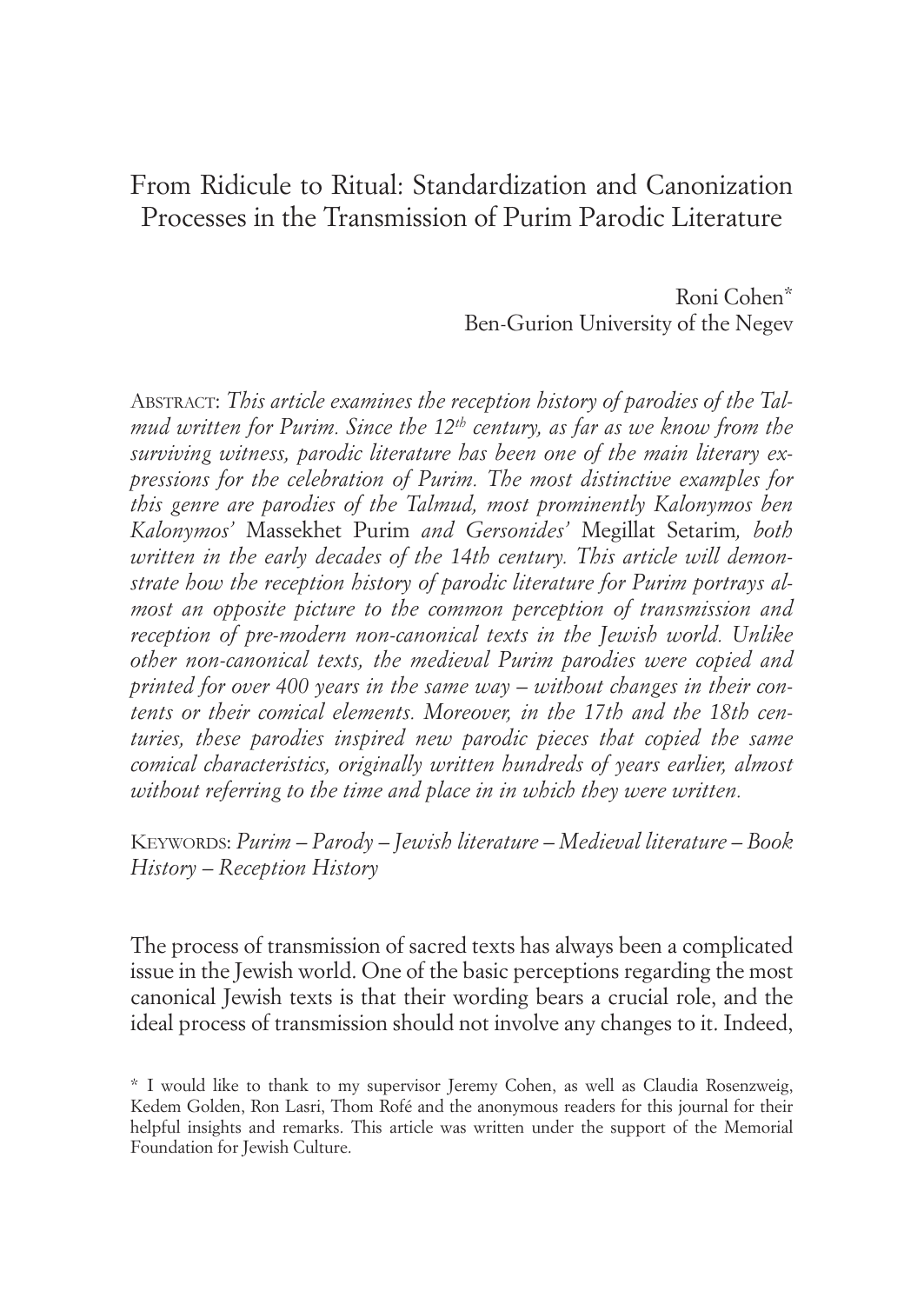multiple methods and technologies have been specially developed over the years to help those who transmit the texts (mainly scribes, but in later days also printers) keep the wording of the sacred works as accurate as can be. The best examples can be found in the transmission history of the Hebrew Bible. Due to the centrality of its precise wording, the Hebrew Bible became a catalyst for different methods of textual supervision, such as counting the number of phrases, verses, words, and letters. <sup>1</sup> Moreover, since the 8th century, three textual systems have been developed specifically for keeping the wording of the Hebrew Bible: systems of diacritical signs for vocalization called *niqqud*,<sup>2</sup> Cantillation<sup>3</sup> and the Masorā the collection of comments and information on the Biblical text by the Masoretes. <sup>4</sup> Although the Talmudic literature did not have unique techniques of transmission like those of the Hebrew Bible, there are nevertheless many prominent examples highlighting the importance of transmitting the wording of these rabbinic writings as carefully and accurately as possible. Sensitivity to the wording of the Talmudic literature can be found in the many commentaries and exegetic pieces written on the Babylonian Talmud (the central text in rabbinic Judaism), and especially in the *Haggahot* literature, which focuses on the wording of the Talmudic text, or other canonical rabbinic works. 5

Importantly, this careful precision of wording in the transmission of canonical Jewish texts did not extend to the transmission of 'non-canonical' pieces. As a result, any text that was not considered 'sacred' (be it literary, philosophical, scientific or mystic) was highly likely to go through major changes in its history of transmission, with every scribe feeling free to edit, add or 'censor' parts of it. Examples of this process can be found in the reception and transmission of historical, $^{\rm 6}$  medical and scientific $^{\rm 7}$  or

<sup>&</sup>lt;sup>1</sup> On the concept or – in many respects – the *myth* of the stability of the Hebrew Bible see Tov 2015, pp. 174-180.

<sup>2</sup> See for example Morag 1972; Eldar 2018.

<sup>&</sup>lt;sup>3</sup> See for example Breuer 1989.

<sup>4</sup> See Ofer - Lubotzky 2013, pp. 89-113; Ofer 2019.

<sup>5</sup> See Spiegel 2005; Halvin 2007, pp. 217-221.

<sup>6</sup> See for example the complicated transmission history of the famous Jewish historical book of *Yossipon*: Flusser 1980; Sela 2009; Dönitz 2013. For another example of transmission processes of historical texts see the transmission history of the stories of Eldad ha-Dani in Perry 2010, pp. 51-91.

<sup>7</sup> See for example Freudenthal 2014, pp. 11-187.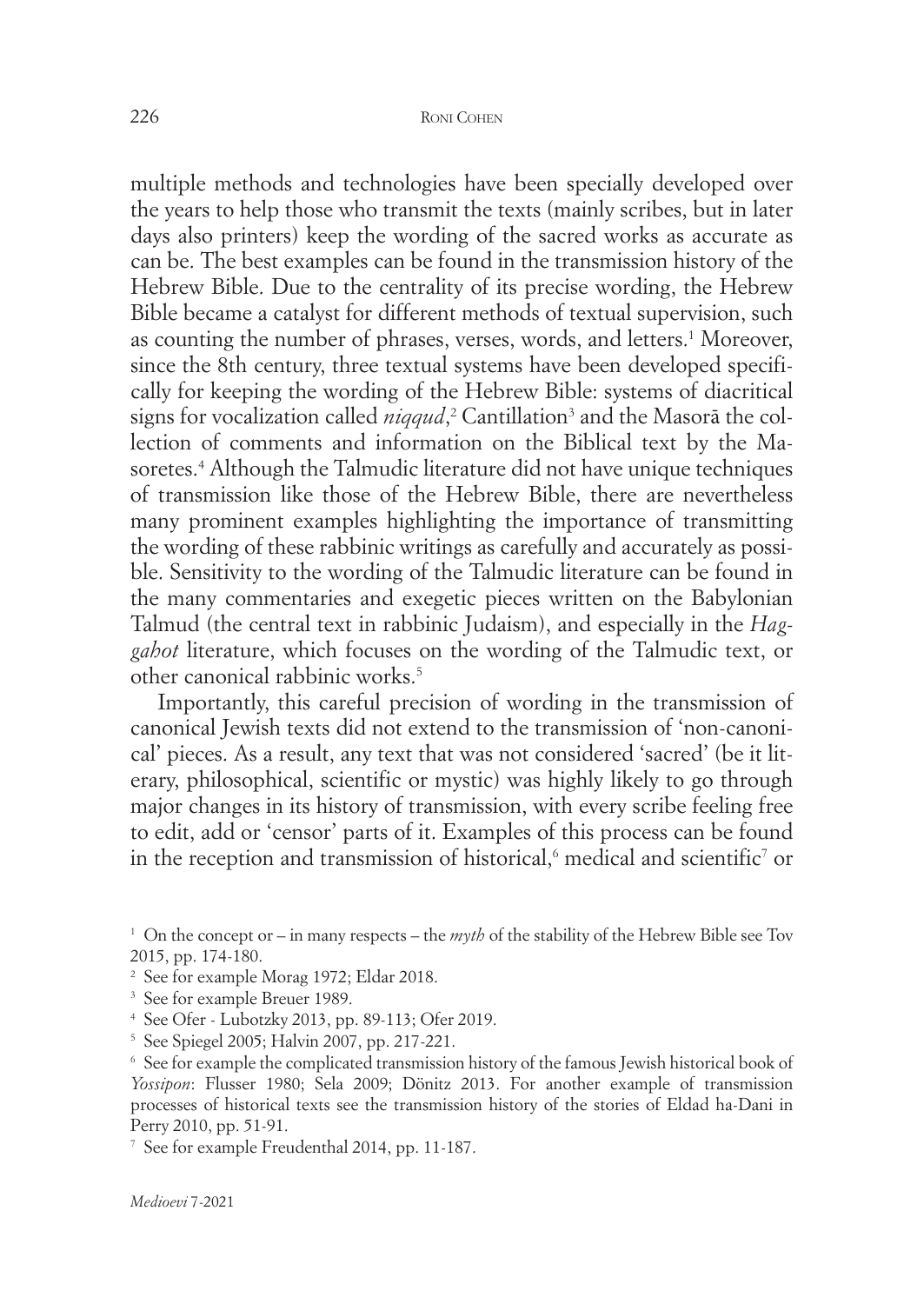mystic texts. <sup>8</sup> The famous rabbinic literature scholar Israel Ta-Shma, referred to the pre-modern Jewish literature as *open books*, texts that their copyists and readers tend to add, change and illuminate from them, even when the texts' authors tried to protect their wording.<sup>9</sup>

One literary genre that surprisingly suggests an exception is the parodic literature for Purim. In the following I will show how the main pieces in the genre, *Massekhet Purim* ("Purim Tractate"), *Sefer Ḥabakbuk* ("The Book of Ḥabakbuk") and *Megillat Setarim* ("Scroll of Secrets"), all written in the 14th century, were copied and printed in the same way for more than 400 years, without changing their wording or updating the comical elements for later readers and scribes. Moreover, in the 17th and 18th centuries, the medieval parodies become literary standards for new parodies that reuse the basic features of the medieval classics over and over again, creating a set of conventions for writing comical pieces for Purim.

The case study of the reception history of parodic literature for Purim portrays different, and mostly undiscussed relationships between the character and status of a text or a genre and its transmission processes, and between entertainment, humor and ritual in the pre-modern Jewish world.

## *The Purim Parodic Literature: General Background*

The role that Purim has traditionally played in the Jewish calendar has often been compared to that of the Christian carnivals. <sup>10</sup> As early as the Middle Ages, the festival of Purim was unique in the Jewish calendar as a time for artistic and cultural expressions traditionally considered inappro-

<sup>9</sup> Ta-Shma 1993, pp. 14-24.

<sup>8</sup> See Abrams 2013.

<sup>&</sup>lt;sup>10</sup> Portraying the celebration of Purim as a kind of Jewish carnival, a parallel to the medieval and Early Modern European carnivals, is very common. See for example: Roth 1933, pp. 520- 526; Gaster 1950, pp. 73-78. In the last 30 years, we can see more and more studies on Purim that use tools and theories from literature and anthropology. Many times, these studies tend to treat Purim as a carnival, just like other non-Jewish carnivals. For example see Rubinstein 1992, pp. 247-277; Belkin 2002. The perception of Purim as a Jewish carnival was one of the central themes in a special issue of Poetics Today that was dedicated to Purim. See especially Daniel Boyarin's introduction to the issue: Boyarin 1994, pp. 1-8. Also noteworthy is Harold Fisch, who emphasizes the differences between Purim and the European Christian carnivals: Fisch 1994, pp. 55-74.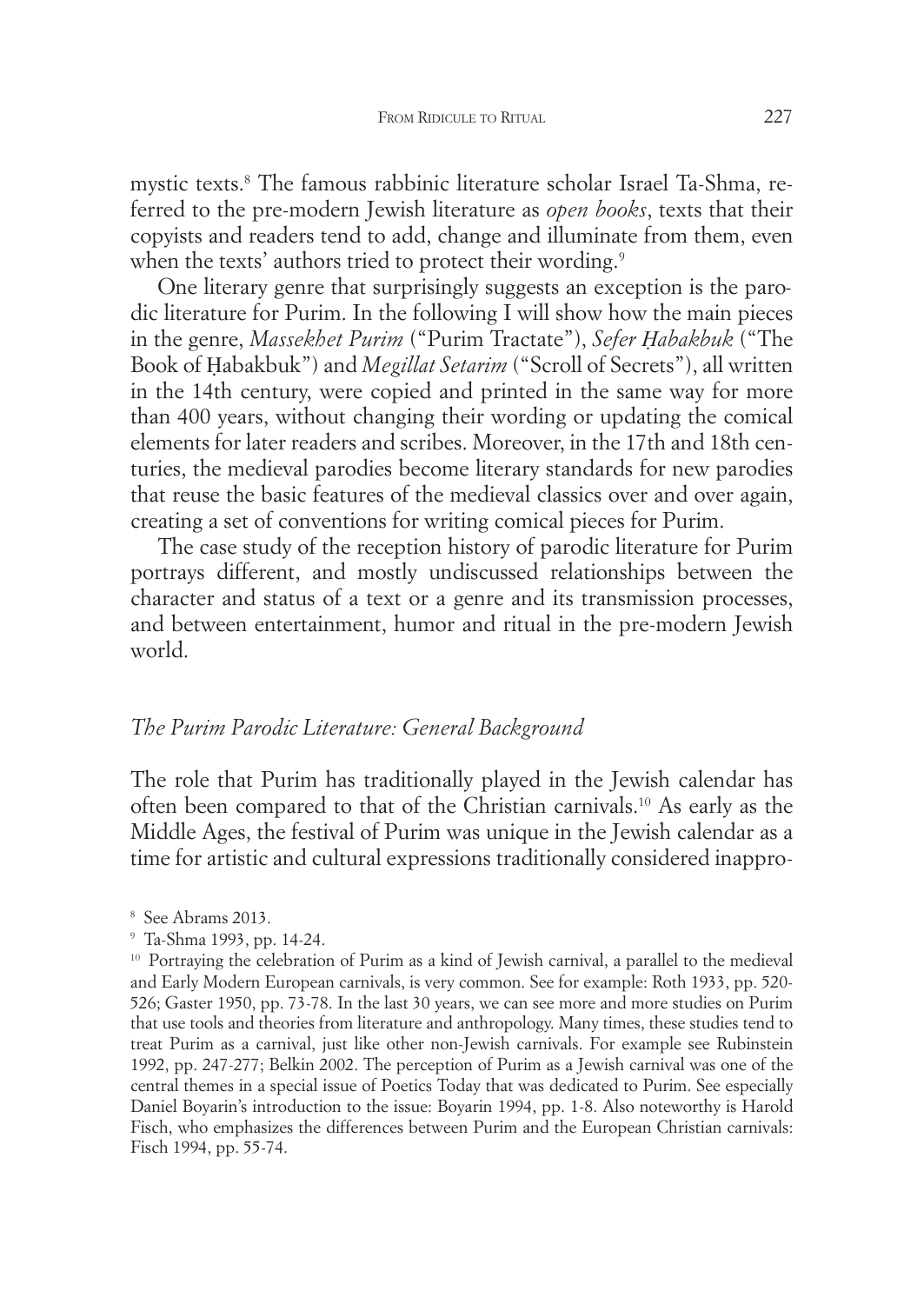priate during the Jewish year. The lighter character of the holiday made it a time when dance<sup>11</sup> and theatre, for example, could be performed and deemed legitimate. One of Purim's most distinctive artistic expressions was the parody of canonical sacred texts.

Parodic literature for Purim relies on a simple mechanism. Its humor is based on the medieval Antimodel, as described by Maria Corti: <sup>12</sup> The parody uses the same aesthetic traits as the Jewish sacred texts, mimicking their language, format and terminology. But rather than dealing with religious and legal discussions, it addresses 'earthly' subjects, specifically the drinking and feasting at the Purim banquet. Though Purim parodic literature utilized all the canonical Jewish texts: liturgical literature (prayers and *piyutim*), legal *halakhic* literature (such as rabbinical *responsa*), and mystical literature (mainly the Book of the *Zohar*), <sup>13</sup> the most distinctive examples for this genre are parodies of the Talmud.

Arguably the most important and famous of the parodies created for Purim are three works written in the first decades of the fourteenth century: *Massekhet Purim*, a parody of the Talmud, written by the Provençal translator, philosopher and writer Kalonymos ben Kalonymos at the time he was in Rome between 1324-1328; <sup>14</sup> and two texts by the Provençal philosopher, astronomer, mathematician and Bible commentator Gerson-

<sup>11</sup> See Friedhaver 1999, pp. 70-78.

<sup>12</sup> Corti 1979, pp. 350-366.

<sup>13</sup> Unfortunately, there are very few studies on the different genres and styles of parodic literature for Purim. The best discussion to date is still Moritz Steinschneider's detailed list of Purim parodic texts titled *Purim und Parodie*, written and published over the first years of the last century: Steinschneider 1902-1904; See also Davidson 1907; Mayer Modena 2001a, pp. 303-  $342$ . It is also worth mentioning that parodic techniques were also used in the  $16<sup>th</sup>$  century Hebrew play *A Comedy of Betrothal* by Leone de' Sommi, that was performed during the Purim celebration. The play contained a lot of biblical quotes and misquotes in the spirit of the Purim parodic literature. See for example Lipshitz 2010.

<sup>14</sup> The dating of *Massekhet Purim* was considered problematic for many years. It is clear that although Kalonymos ben Kalonymos is originally from Arles, the parody was written when he stayed and worked in Rome, mainly due to the fact that the parody contains various details of the Italian and Roman surroundings, such as the mentioning of Italian dishes (see Modena 2001, pp. 52-58), or poking fun at the Romans' gambling habits. However, the question of when exactly Kalonymos was in Rome remains without a definitive answer. Leopold Zunz suggested that since Kalonymos was certainly in Provence in 1317 and 1322, he was probably in Rome between 1318-1322. See Zunz 1876, pp. 150-153; and see also Davidson 1907, pp. 33; Cassuto 1904, pp. 3-15. In 2002, Josef Shatzmiller suggested, based on new archival sources, that Kalonymos stayed in Rome between 1324 and 1328. Shatzmiller 2012, pp. 163-169.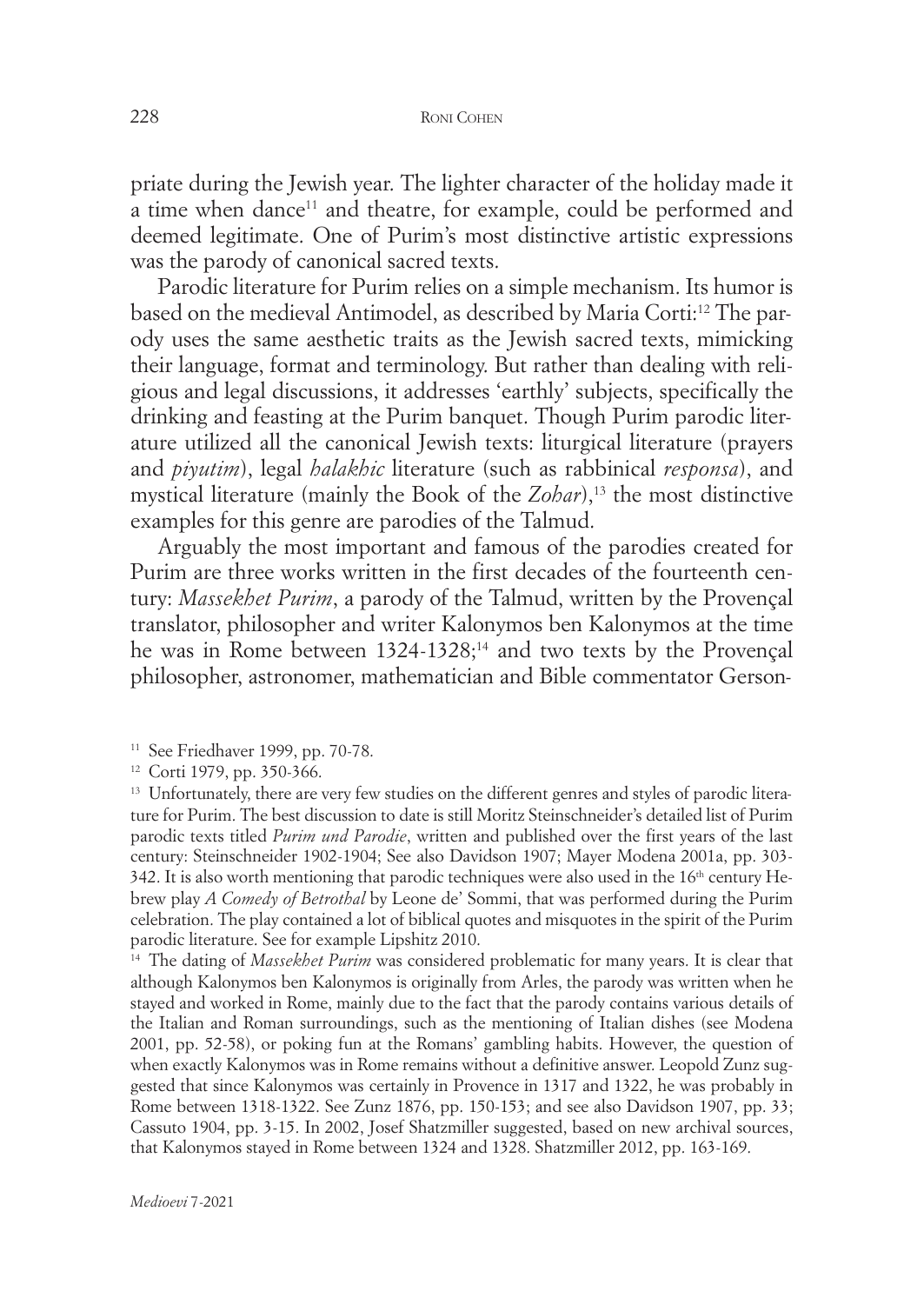ides (R. Levi b. Gershon) – *Sefer Ḥabakbuk*, a parody of the Bible; and *Megillat Setarim*, a parody of the Talmud, both written in Provence in 1332. <sup>15</sup> The three parodies were first printed together in 1513 in Pesaro by the Jewish printer Gerson Soncino, <sup>16</sup> and since then have been consistently printed and copied together. The parodies also became an inspiration for many later Purim parodies of the Talmud, between the 15th century and 18th centuries. <sup>17</sup> The later parodies were written, copied and printed at the same time and in the same geographical areas where the now 'classic' parodies were copied, and sometimes both the medieval and the later parodies were copied together in small 'anthologies' of parodic texts, compiled especially for Purim. 18

When referring a pre-Modern literary sub-genre as 'parodic,' it is important to be aware that the contemporary readers and writers of the genre did not use the work *parody* to describe their work. They usually referred to their parodies as *Purim Tractates* (*Massakhtot Purim*) or *Drunkards' Tractates* (*Massakhtot Shikorim*). However, though the modern word *parody* postdates these premodern texts, <sup>19</sup> their mechanism is nevertheless consistent in many aspects with the modern theoretical definitions of parody.

The modern discussion on the definition of parody is far too extensive to cover in this limited context. <sup>20</sup> Nevertheless, most definitions agree that every parodic text is based on two different layers of text. The first layer is called by French theoretician Gérard Genette the *hypotext*. This is the

<sup>15</sup> Davidson 1907, pp. 133-134.

<sup>18</sup> Habermann 1978.

<sup>16</sup> *Ibidem*, pp. 115-117; Habermann 1978, pp. 136-144.

<sup>17</sup> Davidson 1907, pp. 44-47, 134-147, 172-187; Habermann 1978. Habermann does not distinguish between the medieval and the early modern parodies.

<sup>19</sup> See Burde 2010, pp. 215-242.

<sup>&</sup>lt;sup>20</sup> It is possible to schematically divide most of the theoretical discussions on the parody in the  $20<sup>th</sup>$  and the  $21<sup>st</sup>$  century into two main categories. The first contains discussions that mainly treat the parody as a literary technique. In this category it is important to mention Gérard Genette, who discusses the main features of the parody as a literary technique that can appear in different genres and contexts: Genette 1997. Another example is Simon Dentith's discussion, in which he uses the term *parodic form*. The *parodic form* appears in different texts and genres at different times and places: Deninth 2000. See also Hutcheon 2000. The second category contains studies and discussions that refer not only to the parodic technique but also to the parody as a literary genre. Margaret A. Rose, for example, makes a distinction between the parodic literary technique and the parodic genre (*general parody*); Rose 1993, pp. 33-38.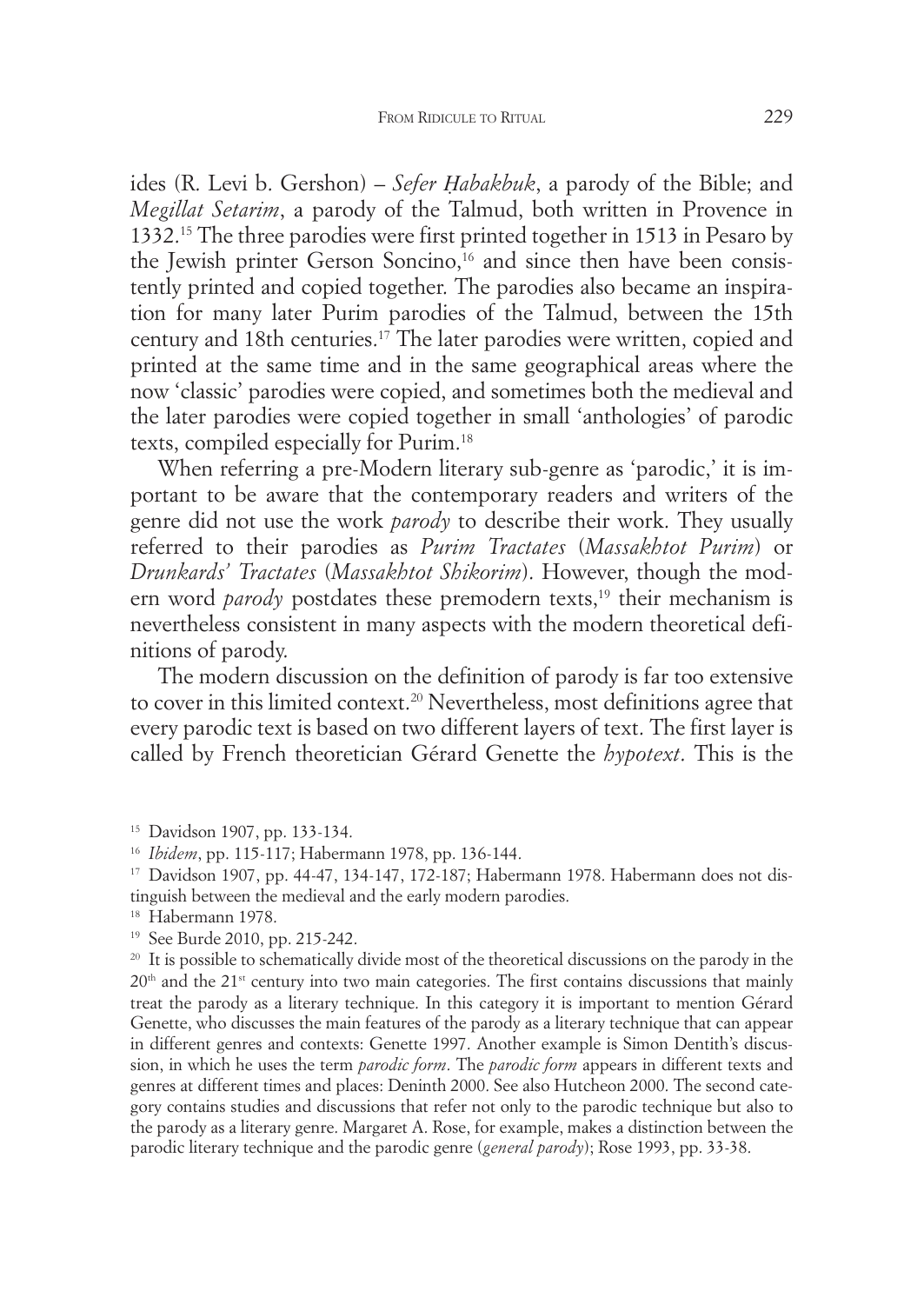text that functions as the base of the parody. The second layer is the *Hypertext*, the new text that is based on the *hypotext*. <sup>21</sup> In a parody, the *hypertext* suggests an intentionally distorted version of the *hypotext*. The *hypotext* of a parodic piece can be a specific text or a specific literary genre. The distortion itself can be very minor, even of one letter, <sup>22</sup> but it creates a new and comical context to the *hypotext*. For the parody to work, its readers must be familiar with the *hypotext* and understand its new and surprising context. 23

The parodic literature for Purim follows these main features of a parodic piece. It uses the canonical texts and canonical rabbinic genres as *hypotexts* and creates new *hypertexts* that distort the original canonical texts by creating a new, Purimic context. The basic parodic technique of the parodic literature for Purim is close to that of non-Jewish medieval parodic literature, especially the parodies of canonical Christian texts, mistakenly called *Parodia Sacra,* <sup>24</sup> like the parodic stories of St. Nemo, or the drunkards' masses. 25

Even though the medieval Talmudic parodies were important for the history of Hebrew literature, and influenced other literary pieces for hundreds of years, they have so far received very little scholarly attention. The only two major studies on the parodies are over a century old: Moritz Steinschneider's series of articles, published under the title *Purim und Parodie* (1902-1904), <sup>26</sup> and Israel Davidson's *Parody in Jewish Literature* (1907), which included longer sections dedicated to the literary features of the parodies, their authors and the main manuscripts and printed editions. <sup>27</sup> One small additional study is a short article by Abraham Meir Habermann on the printed editions of the parodies (1972). <sup>28</sup> Despite their significance, these three studies are all predominantly bibliographic in nature.

<sup>23</sup> *Ibidem*, p. 35. However, in the case of the Purim parodies based on the Talmud, the readers did not need to be scholars in order to enjoy and laugh from the paordies. They only needed to be familiar with the basic literary characteristics of the Talmudic literature. For example, we have one manuscript of a Purim Talmudic parody from 1713 in Amsterdam that was copied by a 14 year old student that just started his studies. See Cohen 2020, pp. 135-152.

<sup>25</sup> Bayless 1996, pp. 57-128.

<sup>27</sup> Davidson 1907, pp. 19-29, 44-48, 115-147, 172-187.

<sup>21</sup> Genette 1997, pp. 7-10.

<sup>22</sup> *Ibidem*, pp. 33-35.

<sup>24</sup> See Burde 2010.

<sup>&</sup>lt;sup>26</sup> See footnote 12.

<sup>28</sup> Habermann 1978.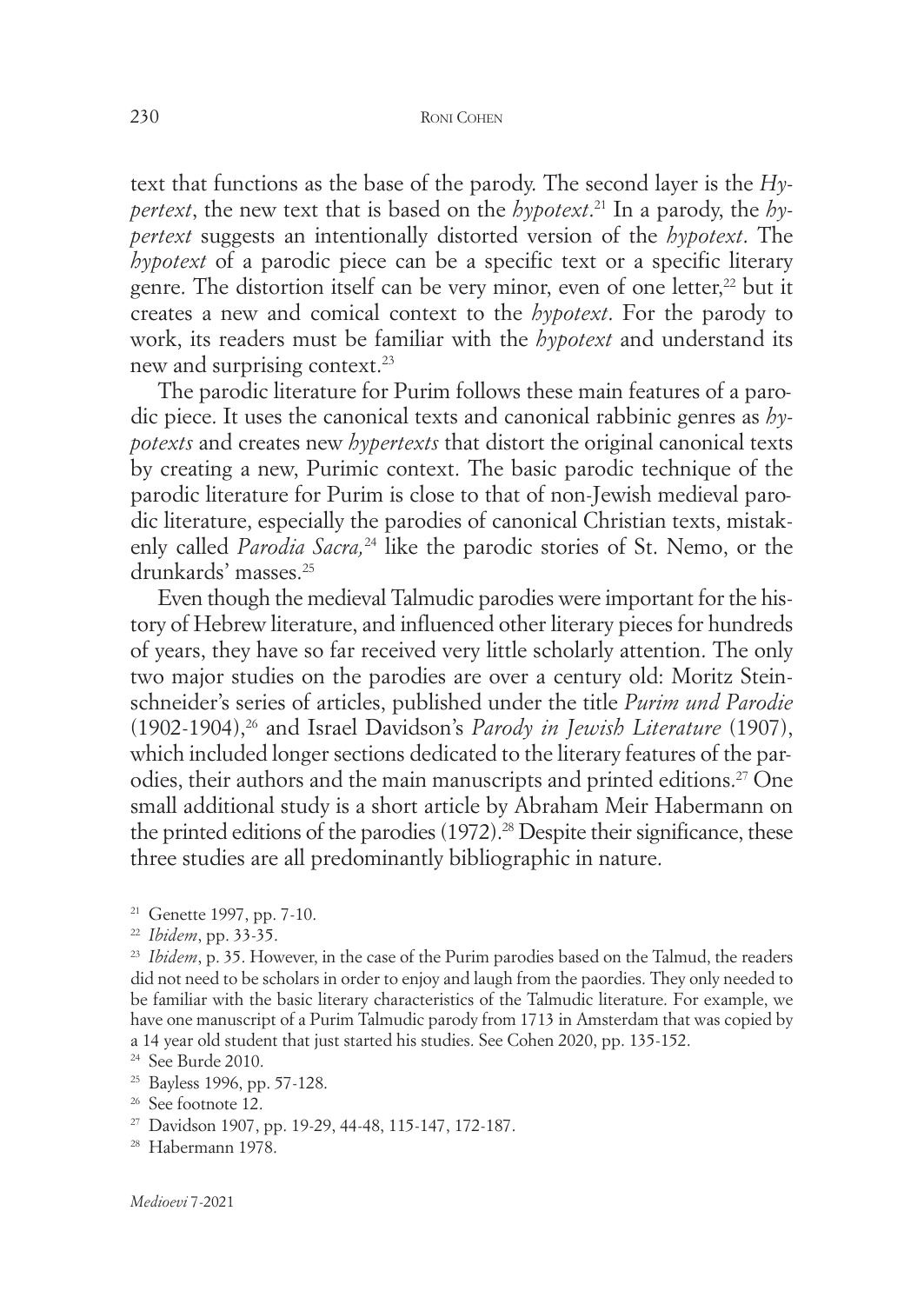The Purim parodies of the Talmud are not only an important part of the history of pre-modern Hebrew literature – they also suggest an interesting cultural phenomenon. On the one hand, the parodies contain elements that we might consider 'profane'. They use canonical and sacred texts to create humorous literature for the expressed purpose of entertainment. On the other hand, in spite of their evident comical and entertaining attributes, the Purim parodies cannot be considered as 'secular' works *tout court*. <sup>29</sup> All of the Purim parodies were meant to be read or performed on a specific date of the Jewish traditional calendar and are deeply rooted in the religious Jewish annual cycle. The laughter triggered by the comical pieces of Purim can thus be treated as some form of *ritual* laughter: <sup>30</sup> a fulfillment of the Purim celebration.

In order to understand the Purim parodies as a genre, it is necessary to establish the relationships between the different elements within the texts and the genre's *Sitz im Leben*. Perceiving the basic comical characteristics of the Purim literature as fundamentally ritualistic raises the following question: Is the ritualistic character of the pieces merely superficial – affecting only their performing tradition – or are the texts, and the comical elements in the texts, treated as traditional features that should be kept and passed from generation to generation? In other words – what is the main role of the comical characteristics in the Purim parodies, to entertain and make people laugh, or rather to maintain the rules and conventions of a literary tradition?

In the following, I would like to examine the latter possibility. I argue that the ritualistic context of Purim literature had an effect on the texts themselves. Through an examination of the history of Talmudic parodies and the reception of their main 'canonical' works from the fourteenth century, I will try to show that, due to its ritualistic nature, for a substantial part of the historical audience, the most important thing in the Talmudic parodies was keeping to the genre's basic rules, rather than creating new and original comical features.

<sup>&</sup>lt;sup>29</sup> It is worth mentioning that besides the special parodies written for Purim, there are other Jewish parodic pieces from the medieval and early modern times, and from the same geographic areas of the first Purim parodies. For example, the parodic techniques in the works of the medieval Italian Jewish poet Immanuel Romano, or the parody *Sefer love u-malve* ("The Book of Moneylender and Borrower") that concerns moneylending. See for example Bonfil 2015; Fishkin 2018, pp. 355-382.

<sup>30</sup> Douglas 1975, pp. 90-115.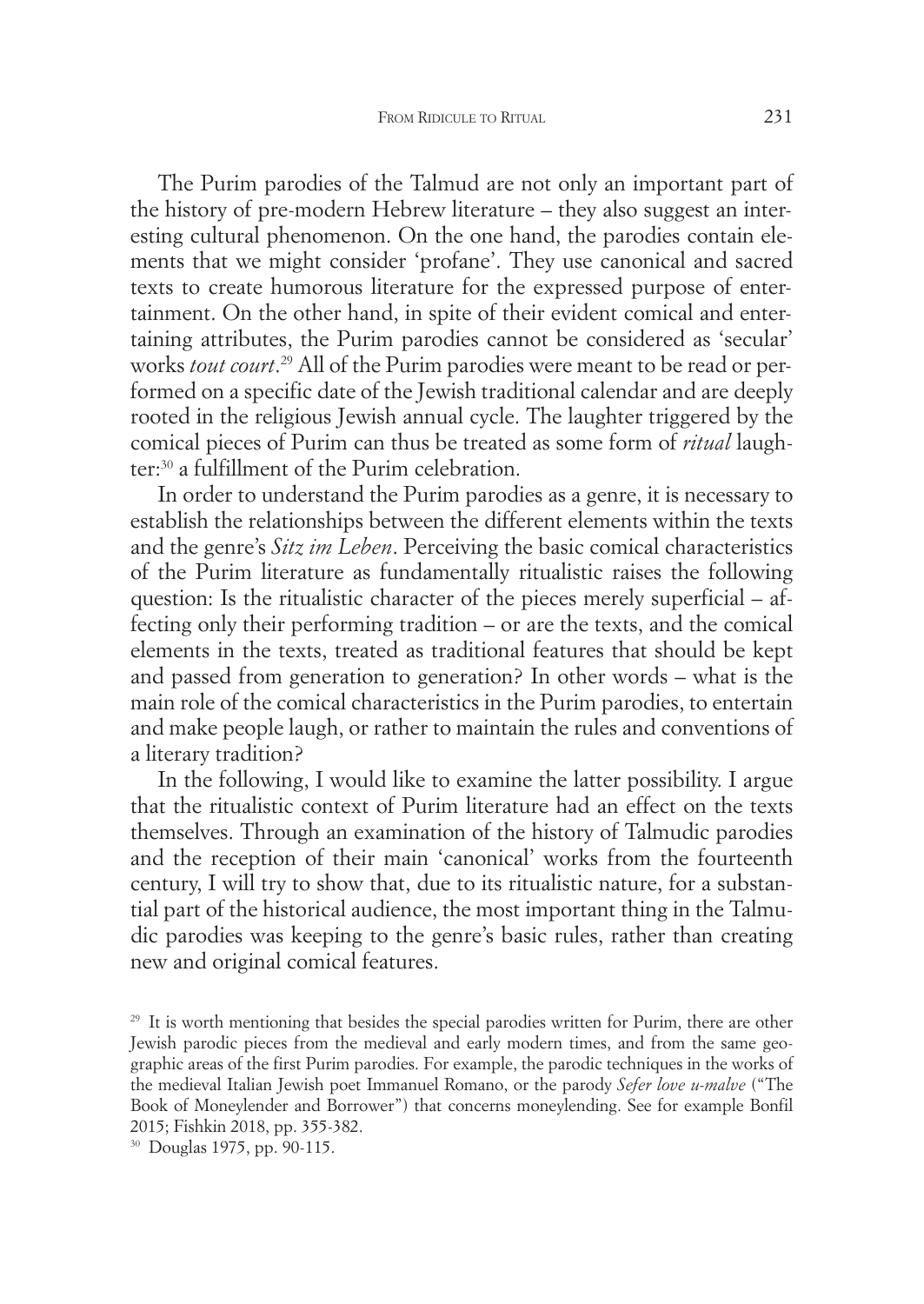#### 232 RONI COHEN

*'The Classics':* Massekhet Purim*,* Sefer Ḥabakbuk *and* Megillat Setarim

The first known Jewish Purim parodies of non-liturgical <sup>31</sup> texts are Kalonymos' *Massekhet Purim* written between 1324-1328, and Gersonides' *Sefer Ḥabakbuk* and *Megillat Setarim*, all three of which were written 1332. Although Kalonymos' and Gersonides' pieces are different from one another, they nevertheless share several easily identifiable common features:

**a. The parodic mechanism:** as mentioned before, the texts are structured like a Talmudic dialectic discussion, but their contents deal with the feasting, celebrating and drinking in Purim, usually without referring the narrative of the biblical Esther Scroll, that is being read during Purim. One form that the use of the Talmudic or rabbinic literature in parodies can take is that of a direct reference to an existing paragraph in the original. One example is the first paragraph of Gersonides' *Megillat Setarim*: 32

חבקבוק קבל תורה מכרמי ומסרה לנוח ונוח ללוט ולוט לאחי יוסף ואחי יוסף לנבל הכרמלי ונבל הכרמלי לבן הדד ובן הדד לבלשצר ובלשצר לאחשורוש ואחשורוש לרב ביבי $^{\text{33}}$  בימי רב ביבי נתמעטו הלבבות וראו היתה נקלה להשתכח תורה מישראל וכתבוה שנאמ :"עת לעשות לה' הפרו תורתך"

Ḥabakbuk received Torah from Karmi [in Hebrew: my vineyard], and gave it to Noah and Noah to Lot and Lot to Joseph's brothers and Joseph's brothers to Nabal

<sup>&</sup>lt;sup>31</sup> The first textual evidence for a Purim parody is the twelfth-century parodic liturgical poem (*piyyut*) *Leyl Shikorim* (Hymn for the Night of Purim). The *piyyut*, written by Menahem ben Aharon, about whom we know very little, is based on the *Hymn for the First Night of Passover*, written by the eleventh century Ashkenazic poet Meir ben Isaac Shatz. The parodic *piyyut* imitates the language and the form of Meir Isaac's *piyyut*, but changes its content by dealing with drinking during the Purim celebration. Menahem ben Aharon's parody appeared in the famous twelfth century halakhic-liturgical composition *Maḥzor Vitry*, written and compiled by Simḥa ben Samuel of Vitry. See Davidson 1907, pp. 4-5.

<sup>32</sup> All of the quotes from *Megillat Setarim* are based on the first printed edition of the text, printed by Gershom Soncino in Pesaro in 1513. The version was published in a facsimilia edition in 1978: Kalonymos Kalonymos ben and Gersonides 1978. Any significant changes between the printed text and the other extant manuscripts will be mentioned in the footnotes. For more information on the first printed edition see Davidson 1907, pp. 115-117.

<sup>&</sup>lt;sup>33</sup> In four manuscripts (Oxford, The Bodleian Library, MS heb. e. 10 and MS Mich. 3; Cambridge, Cambridge University Library, MS Add. 2661 and Vatican City, Vatican Library, MS ebr. 107) it is written: «and Ben-hadad to Ahasuerus and Ahasuerus to Belshazzar and Belshazzar to Rabbi Bibi».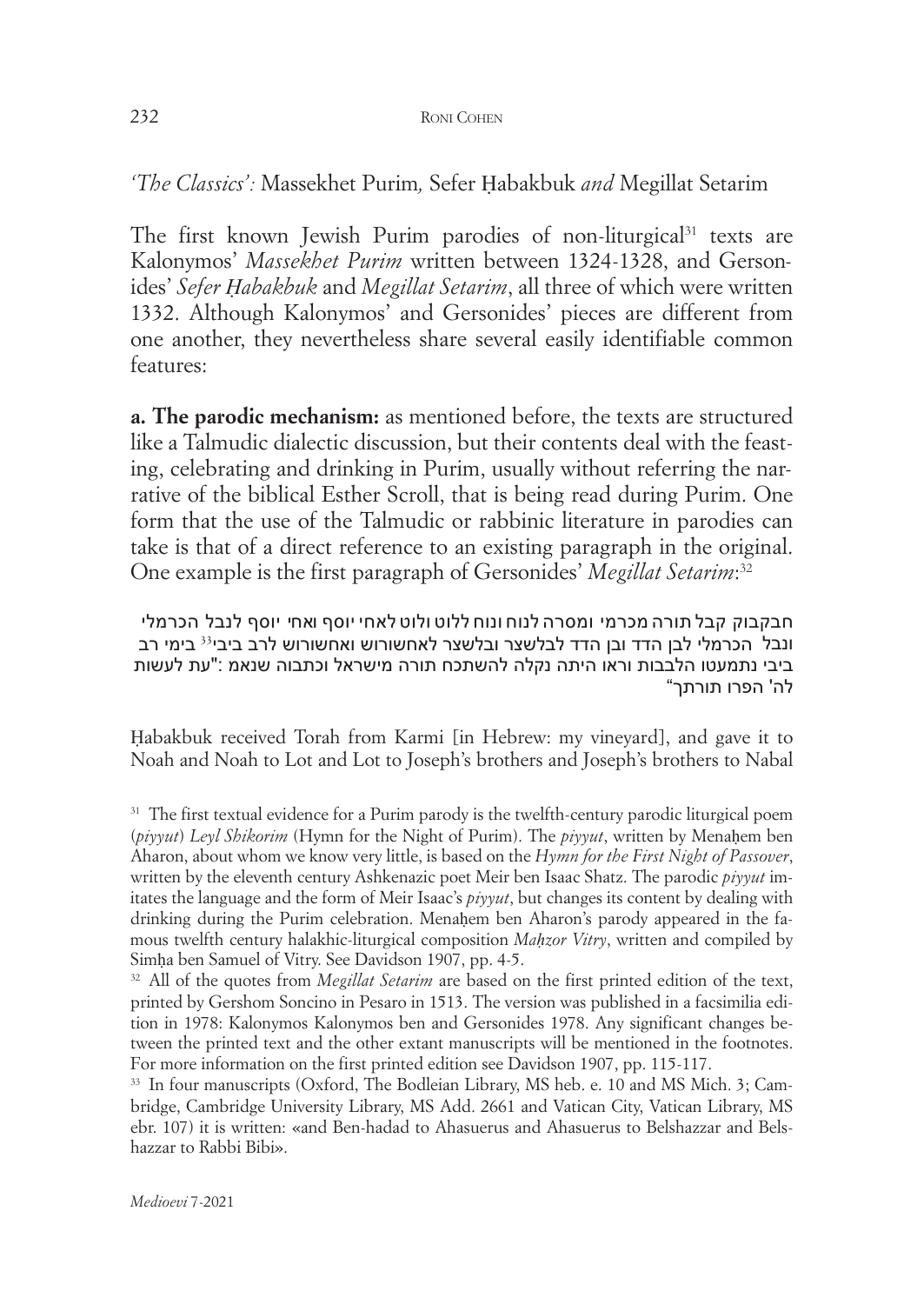from the Carmel and Nabal from the Carmel to Ben-hadad and Ben-hadad to Belshazzar and Belshazzar to Ahasuerus and Ahasuerus to Rav Bibi, and in the days of Rav Bibi the hearts became less and the Torah was about to be forgotten from Israel, and they wrote it, as stated: «It is time to act for the Lord, for your law has been broken» (Ps. 119:126). 34

The fictitious chain of transmission presented in the parody is based on the first lines of the famous Mishnaic ethical teachings compilation, *Pirkei Avot* (The Chapters of the Fathers):

## משה קבל תורה מסיני ומסרה ליהושע ויהושע לזקנים וזקנים לנביאים ונביאים מסרוה לאנשי כנסת הגדולה הם אמרו שלשה דברים הוו מתונים בדין והעמידו תלמידים הרבה ועשו סייג  $\mathrm{^{35}}$ לתורה:

Moses received the Torah from Sinai and delivered it to Jehoshua, and Jehoshua to the elders, and the elders to the prophets, and the prophets to the men of the Great Synagogue. They said three things: Be deliberate in judgment and raise up many disciples; and make a fence to the Torah*.* 36

Other paragraphs in the parodies do not necessarily refer to a specific text but use the main textual and stylistic characteristics in order to create completely new 'halakhic' discussions. Here is an example for that technique, also taken from *Megillat Setarim*:

```
הכל חייבין בשמחת פורים ובאכילת מטעמים שנאמר "והיה משתיהם תוף וכנור ונבל וחליל
                                   : ויין״<sup>37</sup>וכל המרבה בזה תבא עליו ברכה
                        ואפילו חל פורים בתשעה באב שנאמ' "ישמח אב" :
```
All are charged with the celebration of Purim and the eating of good food, as it is stated: «and their feast was celebrated with drum, lyre, harp, flute and wine», and the more one celebrates, so shall he be blessed.

And [it should be celebrated] even if Purim occurs in the 9th of Av, as it is stated: «A wise son brings joy to his father» (Pr. 10:1; 15:20). 38

<sup>34</sup> All translations are mine unless stated otherwise.

<sup>36</sup> The English translation is taken from Taylor 1969, p. 4.

<sup>37</sup> This quote is taken from the parodic mock-biblical text *Sefer Ḥabakbuk*, also written by Gersonides; see Davidson 1907, pp. 19-25; Beddig 2014, pp. 171-184.

<sup>38</sup> A pun on the Hebrew word *Av* that, in addition to being the name of one of the Hebrew months, also means 'father'.

<sup>35</sup> Mishan, Massekhet Avot 1:1.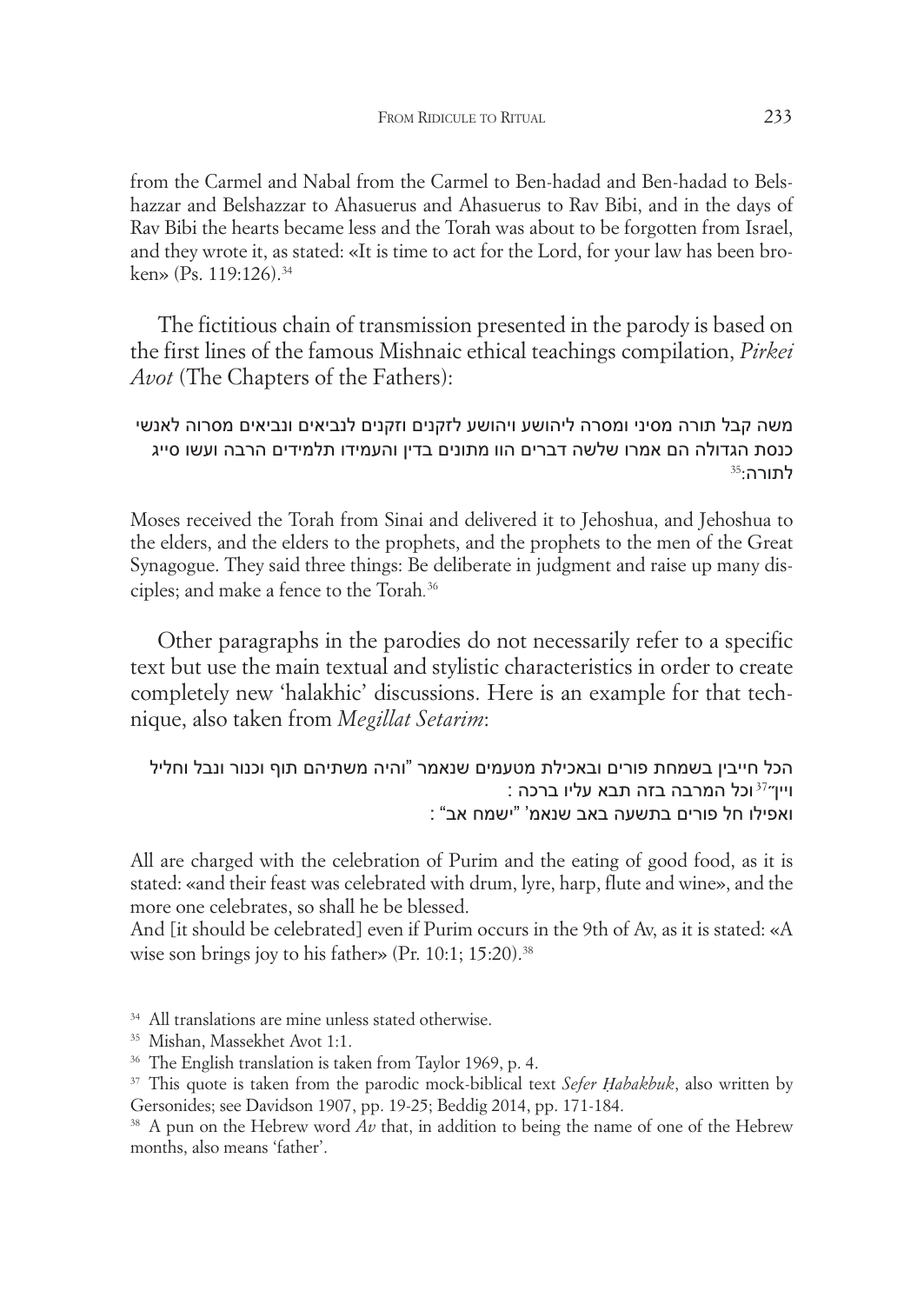Although the paragraph uses Mishnaic terminology, especially the term ,הכל חייבין <sup>39</sup> it suggests an independent discussion that does not necessarily lean on a specific textual paragraph from the Talmud or the Mishnah. Unlike the first quotation presented above, the comical effect of this paragraph is not connected to a surprising treatment of a famous quote, but to the illogical and absurd 'halakhic' statement: Purim, that is celebrated in the month of *Adar,* should be celebrated even if it comes during the fast of ninth in *Av*, which occurs, unsurprisingly, in the month of *Av* (five months later, usually in July or August).

Both strategies – the quoting of specific paragraphs of the Mishnah and Talmud and the creating of new discussions in the language and terminology of the Talmud – appear in both of the medieval parodies, *Megillat Setarim*, and *Massekhet Purim*.

**b. The use of fictional sages:** The Talmudic text is usually presented as a scholastic discourse between rabbinic sages of late Antiquity. The medieval Talmudic parodies used the same structure to create new discussions. However, although some actual important Jewish sages are mentioned in the parodies, such as Rabbi Akiva, <sup>40</sup> most names in the texts are made up, usually based on different, mostly negative characters. In Kalonymos' parody we can find *Rabbi Shakran* (Rabbi Liar), <sup>41</sup> *Rabbi Shatyan* (Rabbi Drunkard), <sup>42</sup> *Rabbi Akhlan* (Rabbi Glutton)<sup>43</sup> and others. One of the most important sages in Gersonides' parody is *Rav Bibi.* According to the parody the name does not refer to one of the few amoraim named *Rav Bibi*, but to a world play on the Latin verb *bibere*, 'to drink'. 44

<sup>39</sup> For example: M. Ḥagig 1:1, T. Berakhot 5:14, T. Rosh Ha-shanā 2:5.

<sup>44</sup> «ביבוי חמרא לשתי קורין יוני בלשון שכן**?** משמיה לן מנא] «How do we know about his name?

<sup>40</sup> «The Nazirite, if his vow came prior to our commands, our command will be refused, and if our commands came prior to his vow, his vow is refused in favor of our commands. And Rabbi Akiva would have liked to be stricter»; from: Kalonymos Kalonymos ben and Gersonides 1978.<br><sup>41</sup> «רבי שקרן אומר תודוס איש רומי הנהיג בני רומי לתת מעות פורים לנערים» [Rabbi Shakran says:

Todos from Rome commanded the people of Rome to give Purim money for the young men]; from: Kalonymos Kalonymos ben and Gersonides 1978.

 $42$  «רב שתיין אומר אין שיעור לשתיה» [Rabbi Shatyan says: there is no limit for drinking]; from: Kalonymos Kalonymos ben and Gersonides 1978.

 $43$  «רב אכלן אמר יש שיעור לשתייה» [Rabbi Akhlan says: there is a limit for drinking]; from: Kalonymos Kalonymos ben and Gersonides 1978.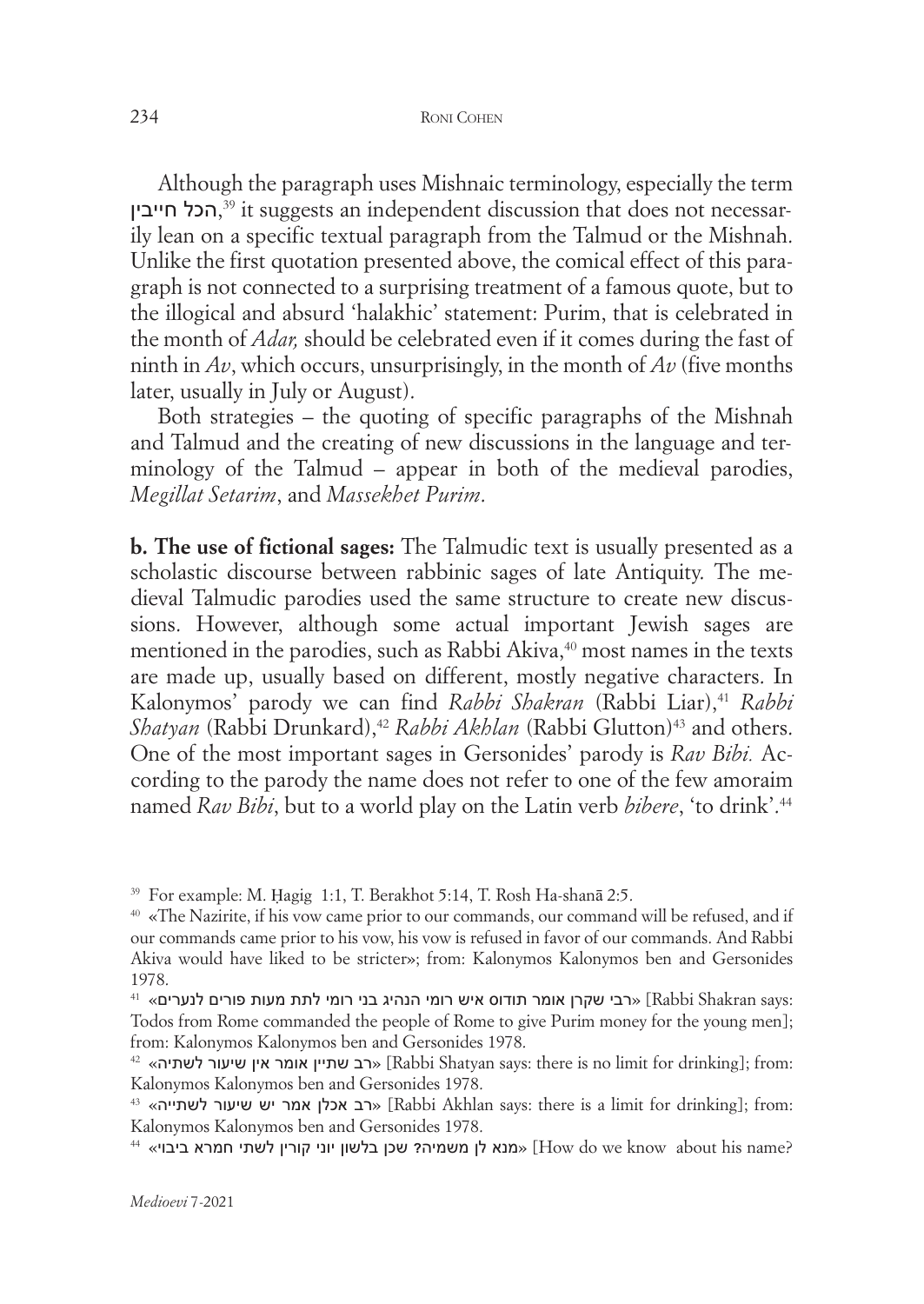**c. Time and place:** the medieval parodies contain conspicuous details pertaining to the locality where they were written. Kalonymos' 'Italian' parody details a long list of all the Purim dishes Moses allegedly received from God on Mount Sinai, most of which are dishes taken from the Italian cuisine. 45

Gersonides, on the other hand, dedicates a long discussion to the election of a Purim king<sup>46</sup> – similar to the crowning of a King or Bishop of Fools in the Christian Carnival. <sup>47</sup> This local custom is documented only in Provençal texts of this period. 48

Both Kalonymos and Gersonides also employ the same humorous literary device: both insert themselves and their surroundings in the text. 49

Due to the fact that in Greek a wine drinker is called *Biboi*]; from: Kalonymos Kalonymos ben and Gersonides 1978.

<sup>45</sup> «Rabbi Mordecai said; twenty four kinds of dishes were told to Moses on Mount Sinai and a man should eat all of them in Purim: casti [probably a pastry filled with meat], filled dumplings, tortoli [*tortelli*], biscuits, *tortolichelli*, *mostaccioli* [filled cookies], *tocato* [unclea, a general term that can be translated into delicatesses], *kisanim* [unclear if it refers to dumplings or to dried fruits], *itinio*, ram's meat, gazelle meat, fallow deer meat, goose meat, chicken meat, pigeon meat, turtledove meat, swan, duck [*anitre*], pheasant [*fasani*], partridge [*pernici*], coot [*folaghe*], little coturnix [*quagliocci*], coturnix [*coturnici*] and to them they added the lasagne, and almond cookies [*macaroni* and *cresoni*]». From: Kalonymos Kalonymos ben and Gersonides 1978; for a full explanation on the dishes see Mayer Modena 2001b, pp. 52-54; Baricci 2013, p. 292.

<sup>46</sup> «Every town with ten Jews or more have to appoint a king, as it is written: "you shall indeed set a king over you" (Deut. 17, 15) and if there are not ten people, they must appoint judges and officers, as it is written: "You shall appoint judges and officers in all your towns (Deut. 16, 18)"»; from: Kalonymos Kalonymos ben and Gersonides 1978.

<sup>47</sup> On the custom of crowning the Bishop of Fools see Kerchever Chambers 1963, I, pp. 277, 289, 296-298; Cochis 1998, pp. 97-105; Harris 2011, pp. 167-186.

<sup>48</sup> In the 14th century, the custom of picking a king for Purim appears only in three parodic texts from Provence: Gersonides' *Sefer Ḥabakbuk* and *Megillat Setarim*, and in an anonymous text of parodic *Haskamot* (legal approbations) for Purim from the fourteenth century, that was not printed until the beginning of the twentieth century in Israel Davidson's research; see  $D$ avidson 1907, pp. 135-139.<br>«אמר לו קלונימוס בשלמא ממהרין לצאת שמא יתעשן הבית והקדירה» :Rabbi [Rabbi

Kalonymos said to him: why do people hurry to get our (of the synagogue in Purim)? Because they do not want their house and the casserole will be filled with smoke.]; «Levi said: why is it written, "because Abraham obeyed my voice"? (Gn. 26, 5) From this quote, we can learn that Abraham obeyed the commandment of Purim»; from: Kalonymos Kalonymos ben and Gersonides 1978.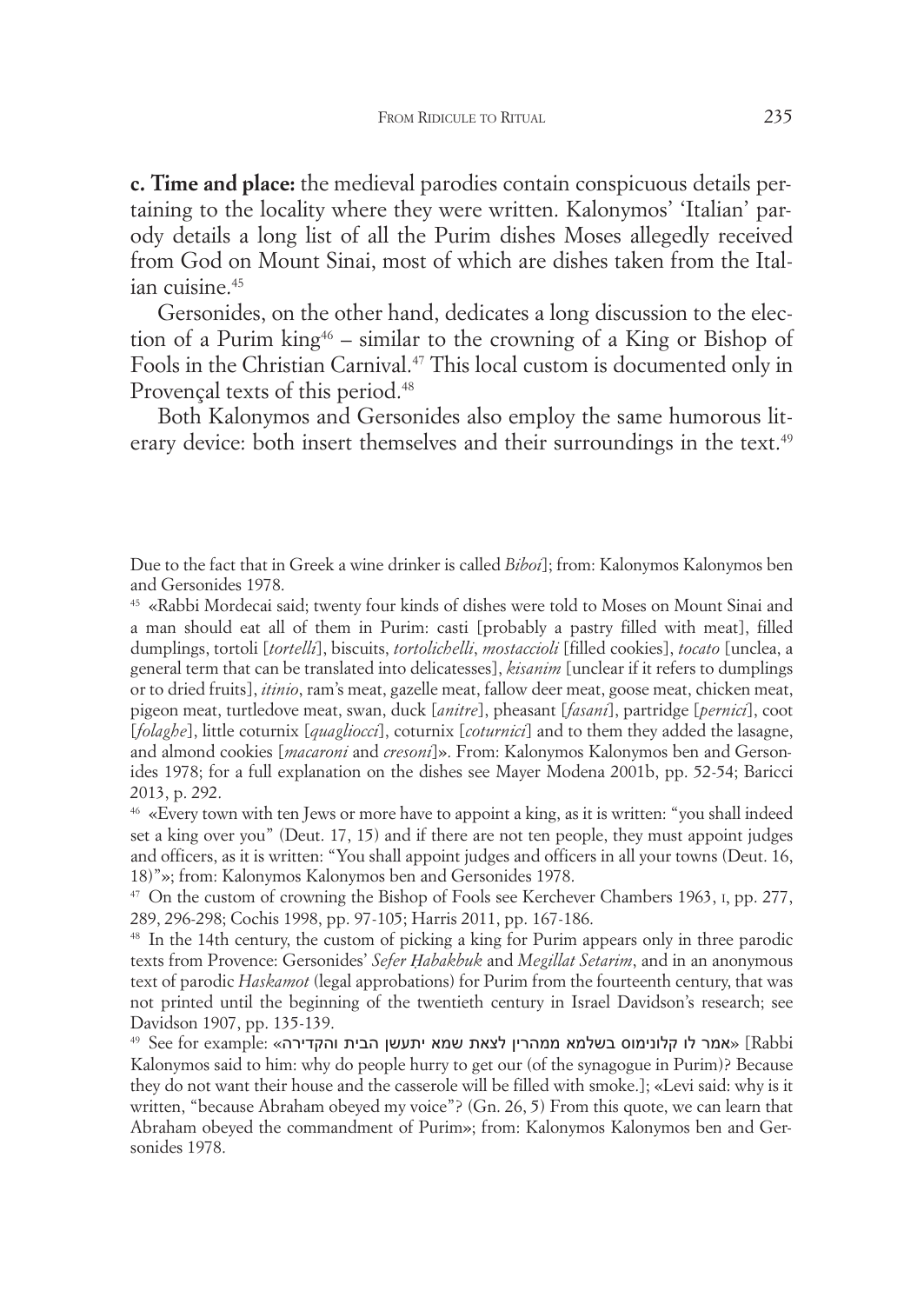The cast of characters in Kalonymos' *Massekhet Purim* incorporates not only fictional sages, but also non-fictional contemporaries of Kalonymos, such as Hillel ben Samuel (ben Elazar of Verona) (1220–1295), who appears in *Massekhet Purim* as Hillel the physician. <sup>50</sup> Although R. Hillel had passed away by the time Kalonymos wrote his parody, his character was known, not only due to his famous philosophical book *Sefer Tagmuley Hanefesh,* <sup>51</sup> but also from his correspondence with Zeraḥiah ben Isaac ben Shealtiel Ḥen (Gracian) and Immanuel the Roman. 52

The three Purim parodies are important not merely for their own literary and anthropological merits. Their importance also stems from their impact on later generations of readers, setting the foundations for a whole new sub-genre. While they became popular almost instantly, their real influence began with the first printed editions, first in Pesaro, printed by the famous Jewish printer Gerson Soncino<sup>53</sup> in 1513, and then in Venice, printed by Daniel ben Cornelio Adelkind, the son of the Jewish printer Cornelio Adelkind<sup>54</sup> in 1552.<sup>55</sup>

Although Kalonymos' and Gersonides' parodies are different, independent texts, they have, since the first printed editions, consistently been assembled and printed together. Consequently, they have also been read together and perceived as one textual composite: in most of the manuscripts from the sixteenth century onward, and in all later printed editions, the parodies appear together. Frequently the pieces were treated as one extensive text, given the name *Massekhet Purim*. 56

The 'printed codex' of these three parodies became the main influence on later Purim parodies, written from the 16th to the 18th century. Most of these parodies are similarly titled *Massekhet Purim* (or, *Talmud/*

<sup>50</sup> «Rabbi Hillel the physician says: you should eat naught on Purim but things that are easy to digest, so one will be able to eat fourteen meals in Purim, as Rabbi Balaam said»; from: Kalonymos Kalonymos ben and Gersonides 1978.

<sup>51</sup> See for example Rigo 1998, pp. 431-433; Schwartz 2009, pp. 9-13.

<sup>&</sup>lt;sup>52</sup> For more information about the correspondence between Hillel and Zerahia see Schwartz Yossef 2017, pp. 181-203. For information about Immanuel's place in the correspondence see Steinschneider 1881, pp. 165-167; Fishkin 2011, pp. 25-26.

<sup>53</sup> See Marx 1936, pp. 427-501; Hacker 2019, pp. 207-218.

<sup>54</sup> See Habermann 1980.

<sup>55</sup> Davidson 1907, pp. 115-118.

<sup>&</sup>lt;sup>56</sup> For a list of the printed edition for the Purim parodies see: Habermann 1978.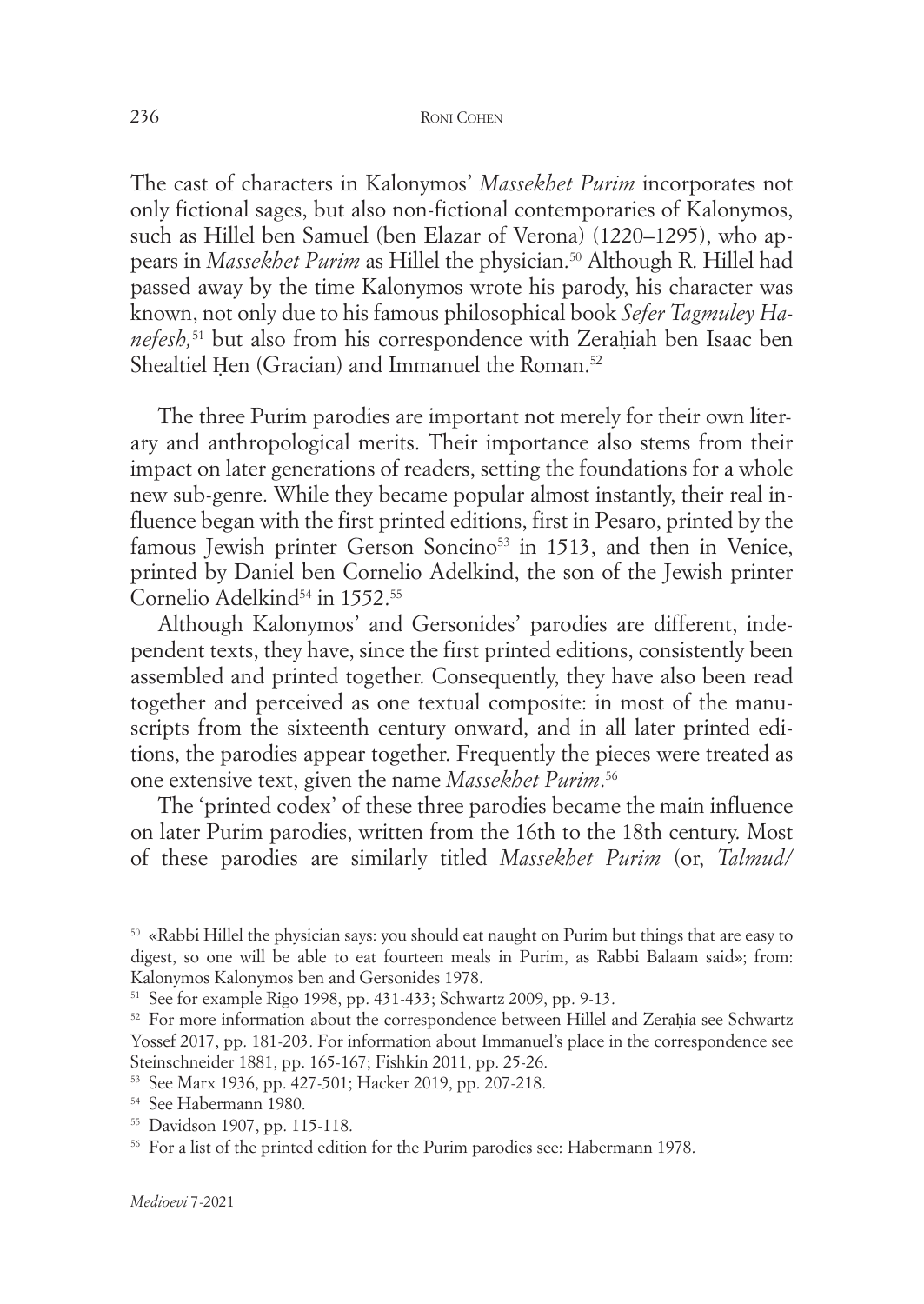*Massekhet Shikorim*, "The Drunkards Tractate"). <sup>57</sup> Later parodies remained close to the medieval parodies not only in their names, but also in their basic features.

In what follows, I will demonstrate how through the centuries, the subgenre of Talmudic parody for Purim went through a process of canonization<sup>58</sup> of these 'medieval classics', and a standardization of the main elements and the content of the genre. I do so first by examining (a) the *Rezeptionsgeschichte* of the 'classic' medieval parodies, and (b) the characteristics new and 'original' Ashkenazic Purim parodies written in the seventeenth and eighteenth centuries.

# *Prioritizing 'Form' Over 'Fun': The* Rezeptionsgeschichte *of the Medieval Parodies*

Even after the arrival of their first two printed editions, the medieval parodies were still copied by hand many times all over the Jewish world. The National Library of Israel's Hebrew manuscripts catalogue, for instance, lists no less than 53 copies and fragments of the parodies. Although most extant manuscripts are Italian, there are also Ashkenazic, eastern and even one Persian copy, copied in 1700.

Examining the various manuscripts and prints of the parodies reveals one main fact. Apart from their varying titles, all of the printed editions and manuscripts are textually almost identical. In this, they differ strongly from other non-canonical Jewish texts, the different copies of which differ extensively from one another, especially in manuscripts.

Furthermore, all of the different elements of these texts, which are deeply rooted in their specific time and place – names of dishes, wordplay, internal jokes – are kept verbatim in all the extent editions. It is not clear, however, how puns on Latin words or Italian dishes from the 14th century could have been considered funny hundreds of years later, by young Jew-

<sup>57</sup> Davidson 1907, pp. 44-45, 172-182; Habermann 1978, pp. 136-144.

<sup>&</sup>lt;sup>58</sup> In using the term 'canon' regarding the parodic literature for Purim, I refer to a wider definition of the term, not necessarily to a text that was meant to be followed (*normative* canon, as called by Moshe Halbertal), but to a text that is being taught, transmitted (*formative* canon) and becomes a literary standard (*exemplary* canon); see Halbertal 1997, pp. 3-6; Lawee 2019, p. 6.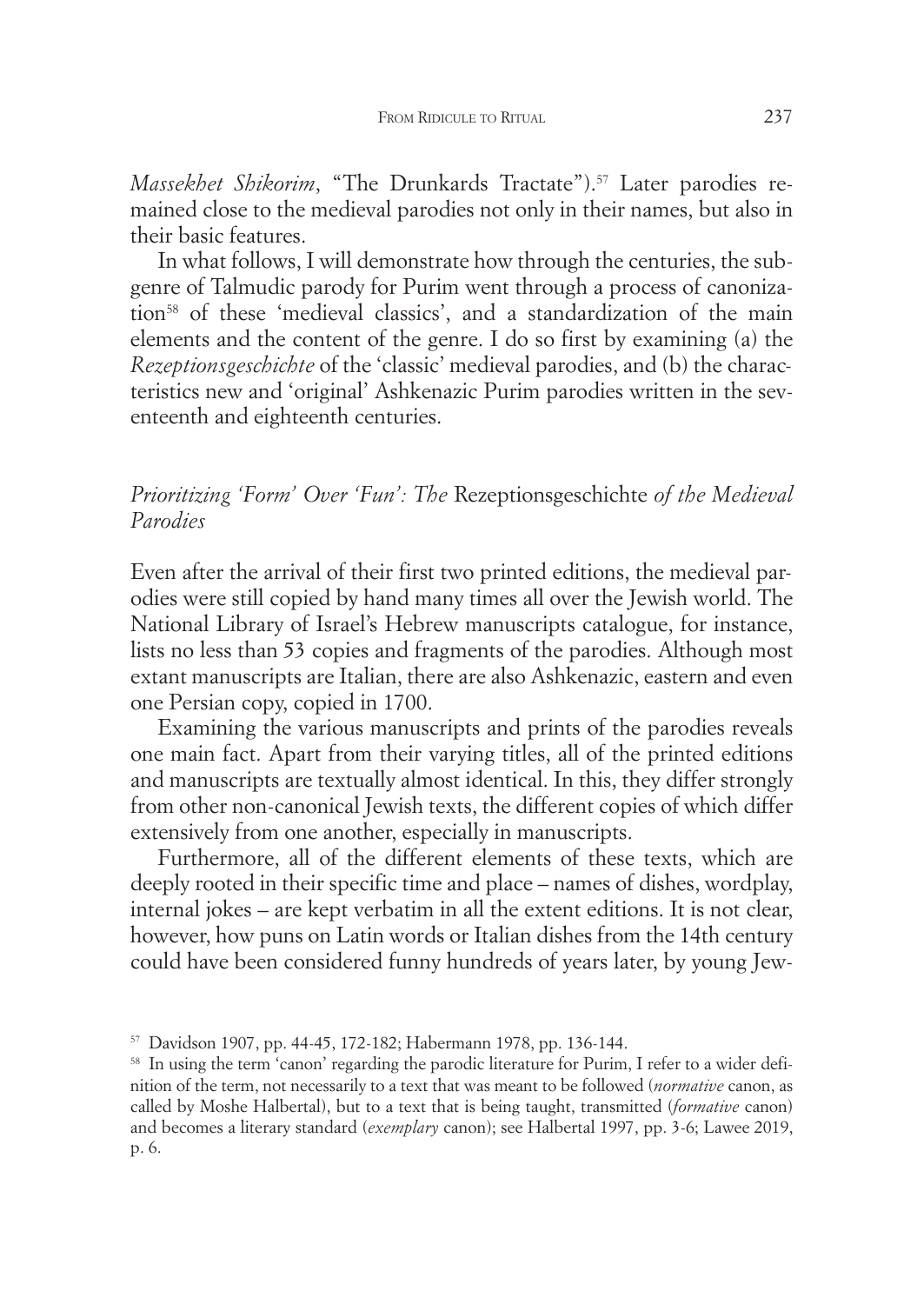ish men from localities as distant from one another Amsterdam, Poland or Persia.

The retention of the wording of medieval parodies in later copies can be partly explained by technological reasons. Most of the evidence that we have regarding the transmission process of the parodic pieces for Purim not only postdates the invention of the printing press, it also postdates the first printed editions of the parodies. Although the invention of the printing press did not fully replace the transmission of texts through manuscripts, it definitely affected it. Both professional and non-professional scribes, who copied books that already existed in printed editions, saw and treated their work differently. Many of them tried to imitate the printed editions of the texts that they copied, tried to draw letters that resembled the printed ones, and created front pages with decorations that were inspired by the printed books of their time. <sup>59</sup> In many respects, it is important to see the history of Hebrew manuscripts of already printed books as part of the transmission history of the Hebrew printed book. Although a printed piece does not necessarily mean a fixed text, the fact that most of the manuscripts of the medieval Purim parodies were based upon the first printed editions of the texts can be one of the reasons for their consistency.

However, the invention of the printing press and the fact that most of the existing pieces of evidence for the transmission process of the medieval parodies are from the early modern period cannot explain another, related phenomenon, which exists only in some manuscripts and is connected to the adherence to one of the fundamental characteristics of the Talmudic parody: the fictional names of the sages. In three manuscripts, all based on the first printed edition, <sup>60</sup> we find long lists of names of all the rabbis appearing in the parodies, sorted in alphabetical order.

The exact function of these lists is still not clear. One possibility is that they served as a list of characters in a play; however, the medieval parodies of the Talmud are not written as plays, and there are no graphic or codicological pieces of evidence in the copying and printing traditions of the

<sup>59</sup> Schrijver 1990, pp. 24-25.

<sup>60</sup> Amsterdam, Ets Haim Library, 47 E 6 copied in Amsterdam in 1695; New York, The Jewish Theological Seminary of America, MS 10188 copied by an Italian scribe in 1698, and MS Heb. 28° 8735, copied by Yaakov ben Sabbatai from Emden between 1728-1729.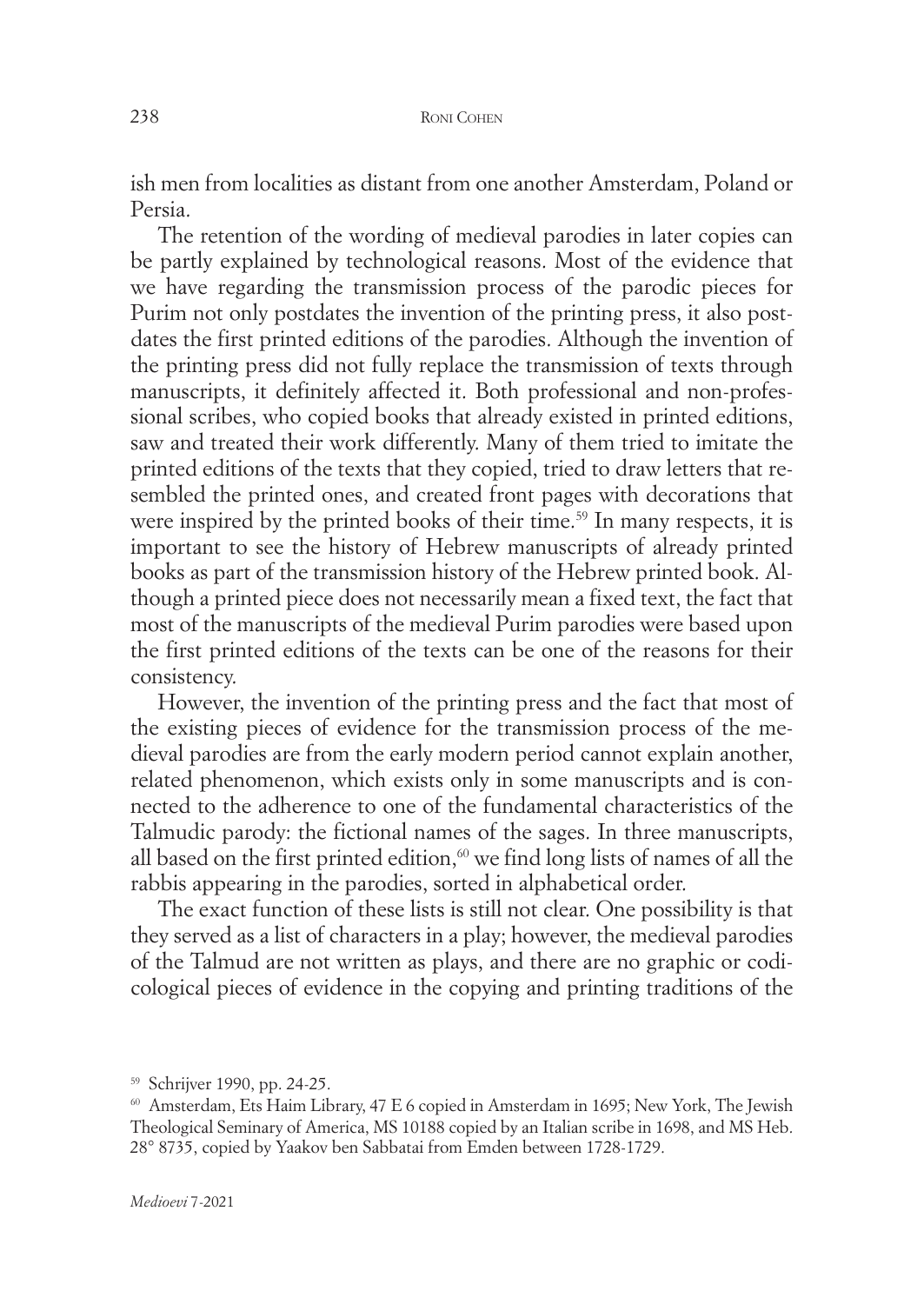texts to indicate that the parodies were ever perceived as plays. <sup>61</sup> Moreover, the lists contain names of personas that are mentioned in the parodies only by name, but do not have a real role in the parodies. For example, we can find in the list general nicknames like החכמים) the sages) or אומרים יש) some say). Furthermore, the lists contain names from both Gersonides' *Megillat Setarim* and Kalonymos' *Massekhet Purim* without any distinction between them. Another possibility is that these lists served as parodic indexes. However, this option is also problematic, since the lists contain no information regarding where the reader may find the different rabbis in the texts themselves, and indexes of names are not common in rabbinic prints of the period (16th to early 18th centuries). 62

One clue to the possible function that such lists may have served can be found in a short preface in manuscript copied by Yaakov ben Sabbatai from Emden between 1728–1729, where he writes:

אמר הצעיר והקטן תולעת ולא איש: יען ראה ראיתי שיש במסכתות הללו פסוקי**'** רבים שאינם כלל ועיקר במקרא לכן אמרתי להוסיף מורה מקום מכל הפסוקים הבאים במקרא ואגב חדא תרתי יגעתי ומצאתי והוספתי גם כן כל המאמרים שמביא מרזי הבאים בתלמוד וכל זה עשיתי להק**'** טורח הקורא שלא ילאה לבקשם ולמצאם אלא בראותו המסכתא והרוצ**'** יוכל לבקש במהרה מה שירצה.

ולמען לא יחסר כל בו הוספתי גם כן כל שמות החכמים והרבנים הנזכרים ב"ב מסכתות הללו 63 על דרך אלפא ביתא כדי שאם תרצה אתה הקורא לדעת ולהיות שגור בפיך כל שמות  $^{63}$ החכמים האלו תוכל לדעת ולא תלאה למצאם אנה ואנה.

Said the young and small one, a worm and not a man: Having seen indeed that these tractates contain many verses that do not exist in the Bible, I decided to add references to all the quoted verses that appear in the Bible, and I also made an effort and added references to all the sayings that are brought from the Talmud. And I did all of that to save the reader effort, that when he sees the tractate, he could find whatever he wants with ease.

And to top things off, I also added the names of all the sages and rabbis mentioned in the two tractates, in an alphabetical order, so if you, the reader, would like to famil-

<sup>61</sup> There is no extant manuscript of the Talmudic parodies that contains instructions for performing it as a play. More than that, all the manuscripts do not separate the speakers and characters by writing their words in different lines or passages, as it is usually common in manuscripts and prints of plays.

<sup>63</sup> Jerusalem, The National Library of Israel, MS Heb. 28° 8735, 11:1.

 $62$  See Weinberg 1997, pp. 318-330; from Weinberg's review it is clear that the first indexes were indexes for themes or verses, and not for characters.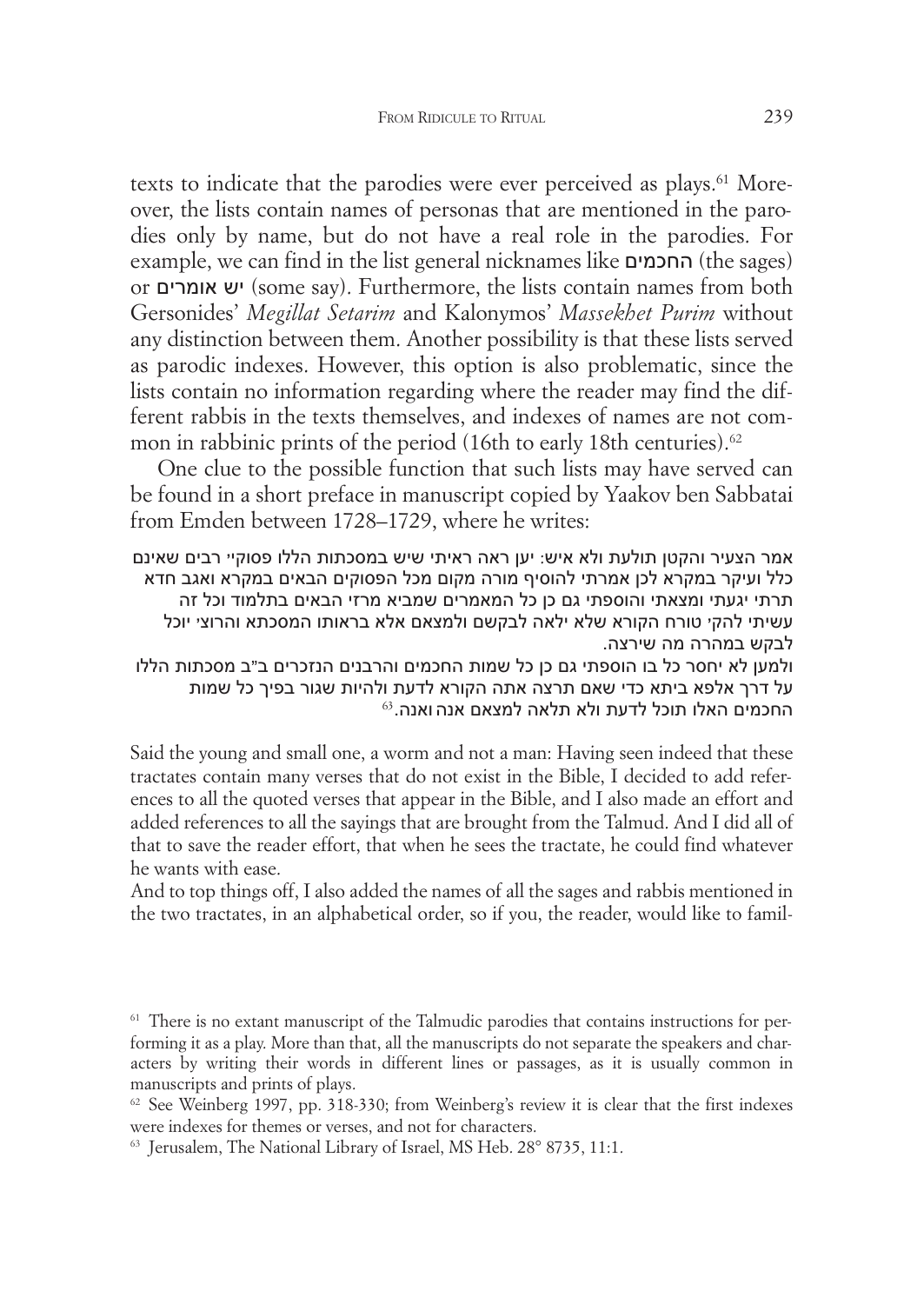iarize your tongue with all these sages' names, you would be able to know, and would not need to bother and look for them all over the tractates.

The scribe of the manuscript regards himself in this preface as a proofreader, or even as a printer. <sup>64</sup> He explains that in order to make the parodic texts clearer and more accessible, he adds references to the Biblical and the Talmudic quotations that appear in the parodies. In that way, he can also help his readers distinguish between the 'fake' biblical quotations that appear in Gersonides' *Megillat Setarim* and *Sefer Ḥabakbuk,* and the actual biblical quotations in the parodies. The scribe also explains that he decided to add a list with all the names that appear in the medieval parodies in order for the reader to know and learn the names of the sages. From this evidence, we can learn that at least for this 18th-century scribe, creating a list of fictitious names in the medieval parodies is a part of a series of systems made by the scribe in order to help the reader become more familiar with the text, and maybe even practice reading the texts and pronouncing the characters' names out loud. <sup>65</sup> This suggests an expectation on the part of Yaakov ben Sabbatai from Emden that the reader of medieval parodies would want to know – and possibly even memorize – all of the fictitious rabbis' names.

Although it is hard to be sure of the exact use of these lists, it is clear that for these three separate scribes, the fictional rabbis' names were a central component in the Talmudic parody, and therefore it was important to be very precise in making lists of all these different names. Yaakov ben Sabbatai from Emden adds another detail to the picture. For him knowing the names of the sages in the parodies is an important aspect in reading and getting to know the medieval Purim texts.

# *Prioritizing 'Convention' Over 'Innovation': The Seventeenth- and Eighteenth-Century Purim Parodies of the Talmud*

Although the medieval parodic pieces for Purim remained popular and were copied over and over through the Early Modern period, the history of the parodic literature for Purim does not end with the medieval texts.

<sup>64</sup> Schrijver 1990, pp. 24-25.

<sup>&</sup>lt;sup>65</sup> I would like to thank Thom Rofé for this important insight.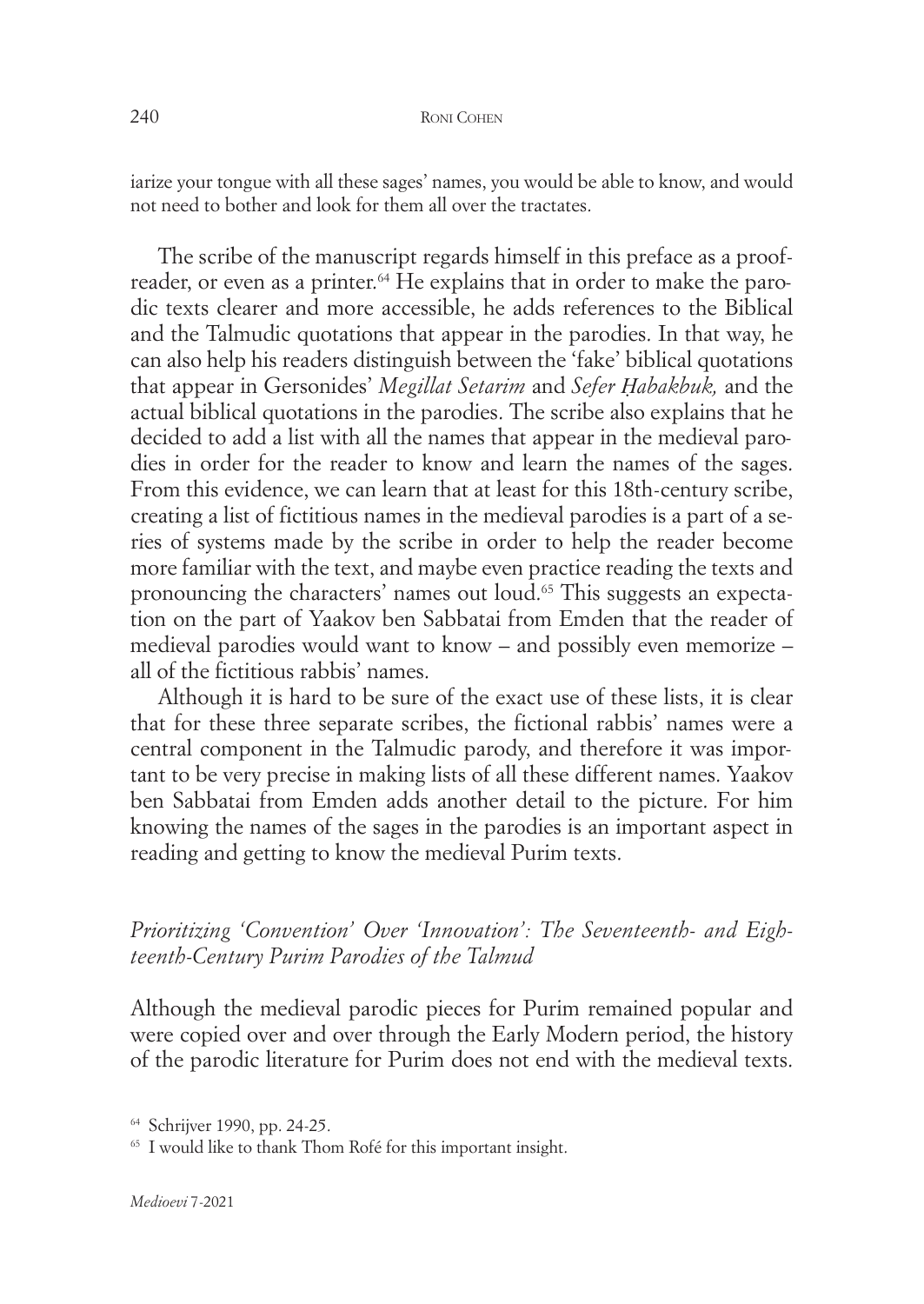The Early Modern period brought new contributions to the corpus of parodic literature for Purim.

During the 17th and the early 18th century, five new Talmudic parodies were written, all of them bearing the same title: *Massekhet Purim* or *Talmud Shikorim.* <sup>66</sup> Unlike the three medieval parodies, *Massekeht Purim, Sefer Ḥabakbuk* and *Megillat Setarim*, whose authors can be distinguished from I think it is in another font. Each other, the five new parodies are five different revisions or rewritings, all based on the same textual core. <sup>67</sup> Moreover, they cannot be attributed to any known authors, but are, in a sense, collective creations, created and edited by anonymous authors. On the front page of one of the manuscripts of the second version of *Massekhet Purim*, there is even a short rhyme that hails the anonymity of the authors:

יסוד מוסר בהררים על ידי אנשים שובעי שמחות מהללים בהילולים ושבחות מומחים ובקיאי**'** בכל מיני משקים ומאכלי**'** טובים ערבים ומרוקים ומרוב גודל חסידותם וענונותם<br>לא רצו להעלות על זכרון בשמותם…<sup>68</sup>

This text was written by men filled with joy Highly praised and celebrated Expert and proficient in all kinds of drinks And good foods, succulent and fine. And because of the greatness of their righteousness and modesty They did not wish to be commemorated…

The many of the manuscripts of the seventeenth century *Massekhet Purim* versions also included parodic commentaries to the text such as *Rasha* (ע"רש) (a parody of Rashi; *Rasha* in Hebrew means evil), *Tosafot* and *Maharsha* (ע"מהרש) (a parody of Maharsha- א"מהרש (and it was copied and printed using the same page design as printed versions of the Babylonian Talmud. 69

<sup>66</sup> Davidson 1907, pp. 44-45.

<sup>67</sup> *Ibidem*, pp. 172-182.

<sup>68</sup> Oxford, Bodleian Library, MS Mich. 343, 1:1.

<sup>69</sup> Davidson 1907, p. 176.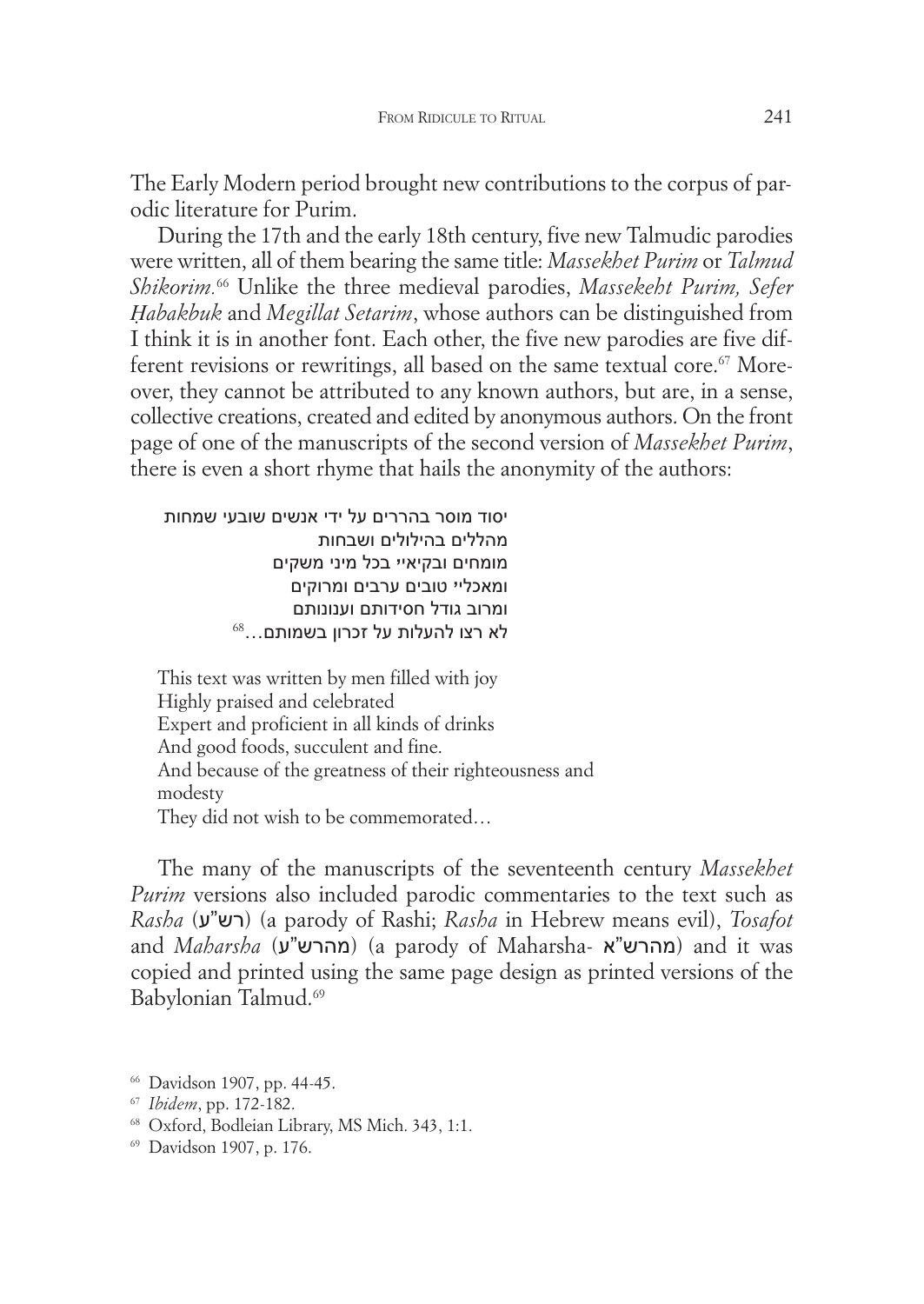#### 242 RONI COHEN

Comparing these later parodies to the medieval ones reveals how both the similarities *and* the differences between them reflect the continued 'canonization' of the medieval Purim parody. The newer Talmudic parodies for Purim are similar to the classic parodies in that they retain the defining characteristics of those classics: they contain only discussions relating to the holiday of Purim, and more importantly, re-use the same fictional sages, based on negative characters or adjectives, that were used in the medieval parodies.

The later parodies also reuse names of special characters from the medieval Purim parodic repertoire. They mention the names Rav Karmi (Rabbi Vineyard)<sup>70</sup> and Rav Bakbuk (Rabbi Bottle). <sup>71</sup> The names Karmi, Bakbuk, and Be'eri ('my well') appear already in Gersonides parodic codex for Purim. They are the three main characters in *Sefer Ḥabakbuk*, Gersonides parody of the Hebrew Bible, and also appear in his parody of the Talmud, *Megillat Setarim*. In Gersonides texts, Be'eri and Karmi are two rival kings fighting for sovereignty over Israel. Be'eri is portrayed as the evil water king and Karmi as the righteous wine king. Ḥabakbuk, or Bakbuk, is the prophet sent by God in order to make the righteous wine king rule over Israel. In the later parodies, Be'eri, Karmi and Bakbuk all become a part of the parody's fictitious list of sages. However, they lose their original characteristics and become just three of the multiple rabbis in the parodic *Bet Midrash*.

One key point at which the newer parodies differ significantly from the classics is in their relationship to the time and place in which they were written. Unlike Kalonymos' and Gersonides' pieces, which, as discussed above, mention local customs, detailing dishes and incorporating wellknown figures from their own cultural environment, in most of the later parodies, it is almost impossible to find any evidence in the texts' content to reflect the time and place in which it was created.

<sup>&</sup>lt;sup>70</sup> «רא רב כרמי: ייג ווין נאמרו ביין...» (Rabbi Karmi said: 13 *vavs* were said on the wine]; from: Davidson 1907, p. 183; «Rabbi Karmi said: why is it written "and wine to gladden the heart of man" (Ps. 104:15)? Because it teaches us that all of the happy things in the world are connected to wine»; from: Davidson 1907, p. 184.

 $^{71}$  «דרש רב בקבוק : כל מי ששותה יין בפורים ונשתכר כמו נח הצדיק הוא»  $\,$  [Rabbi Bakbuk said: every one that drinks wine on Purim and becomes drunk is like the righteous Noah…]; from: Davidson 1907, p. 183.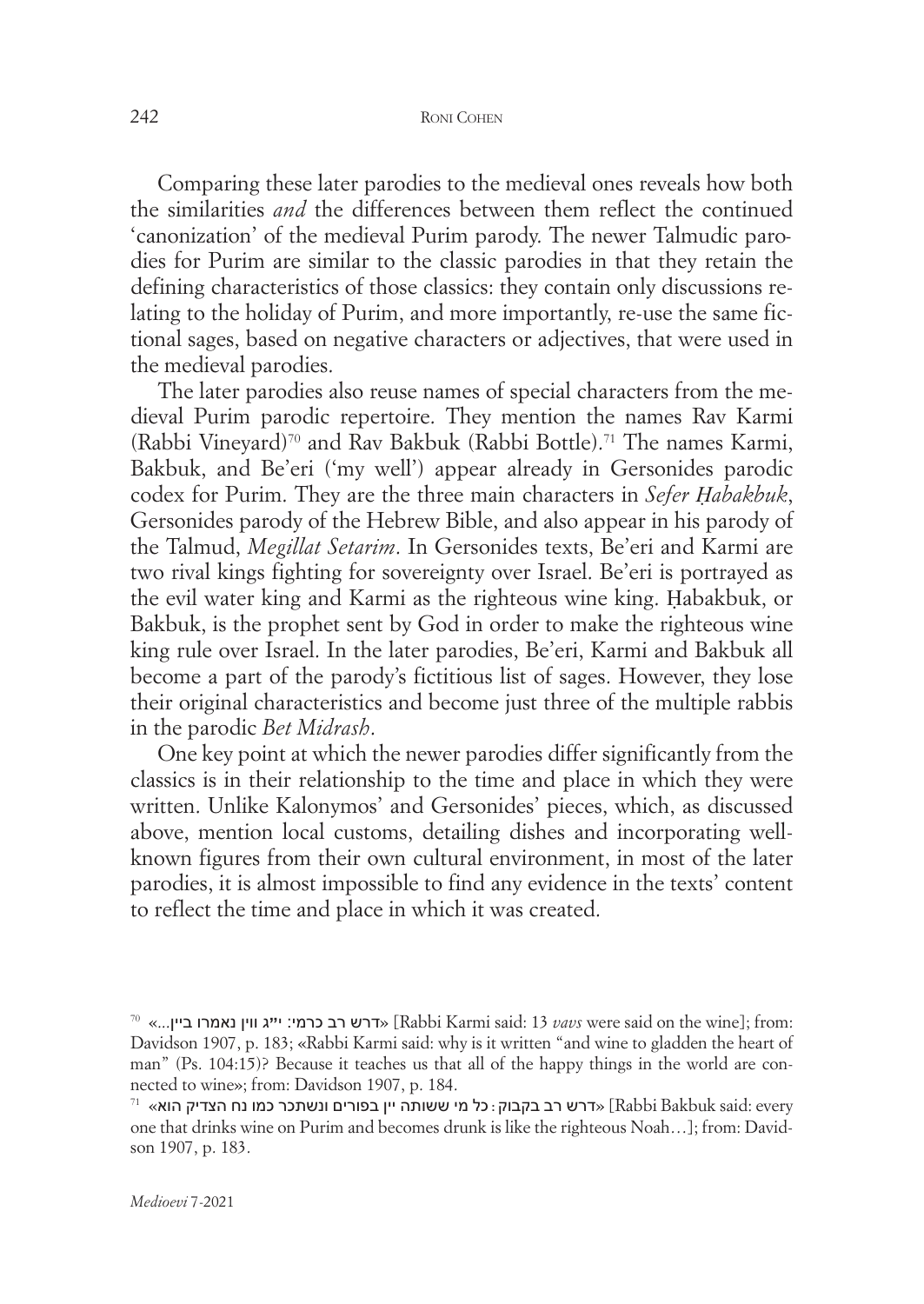Only in two versions of the parodies do we find little pieces of evidence for local customs. <sup>72</sup> In one manuscript, written in Italian handwriting in the eighteenth century, <sup>73</sup> there is a short reference to an Ashkenazic custom of walking around with small alcohol flasks attached to one's neck. 74 The reference appears in the commentary section for the Talmudic parody, called *Tosefta*.

More extensive mention of local customs and dishes can be found in the latest, fifth edition of the parody. In *Massekhet Purim,* printed in Sultzbach in 1814, and in MS Rosenthaliana ROK, <sup>75</sup> also from the 19th century, there are references to local dishes such as *Puter Kukhen* (in Yiddish: 'butter cookies')<sup>76</sup> or *Kreplekh* (in Yiddish: 'dumplings'). 77

Moreover, there is also evidence for wearing costumes during the holiday's celebration. <sup>78</sup> However, these small references are the only examples of local elements or customs that give clues as to the time and place of the parodies. Instead, the parodies' discussions deal mostly with the most obvious and general elements of the Purim celebration – namely, getting drunk. 79

Another element that emphasizes the later parodies' tendency to disconnect the Purim celebration from the surroundings of their authors and readers is their extensive use of biblical characters and events, weaving

<sup>72</sup> Interestingly, most of the references never appear in the Talmudic text itself but in parodic commentaries.

<sup>73</sup> Moscow, The Russian State Library, MS Guenzburg 653.

<sup>74</sup> «I heard that he was Ashkenazi because you will always find that the Ashkenazis never walk without bottles on their necks, in memory of Rav Bakbuk – Rabbi Bottle», from: MS Guenzburg 653, 93:1.

<sup>75</sup> Amsterdam, Bibliotheca Rosenthaliana, MS Rosenthaliana ROK.

 $^{76}$  לחמניות סולת אפויה בדבש וחמאה פיטור קיכין בלעייז" $\,$  [Semolina rolls baked with honey and butter: *Puter Kukhen* in foreign language]; from: *Massekhet Purim* (Sulzbach, 1814) 9:1; Ms. Rosenthaliana ROK, 21:1. On Ashkenazic dishes see Kosover 1958, pp. 1-145, especially pp. 71-77, 120-123.

<sup>77</sup> «and the dumplings: *Kreplekh* in foreign language»; from: *Massekhet Purim*, 9:1; Ms. Rosenthaliana ROK, 21:1.

<sup>78</sup> «Once Israel were forbidden to drink on Purim. What did they do? They masqueraded with gentiles' clothes and wore a mask on their faces, and drank, but not from a gentile's [bottle or cup], and from that time they started that custom to dress up in Purim; A mask: a face painted with colors, *Maske* in foreign language.»; from: *Massekhet Purim*, 18:1; MS Rosenthaliana ROK 8:1.

<sup>79</sup> Davidson 1907, pp. 45-46.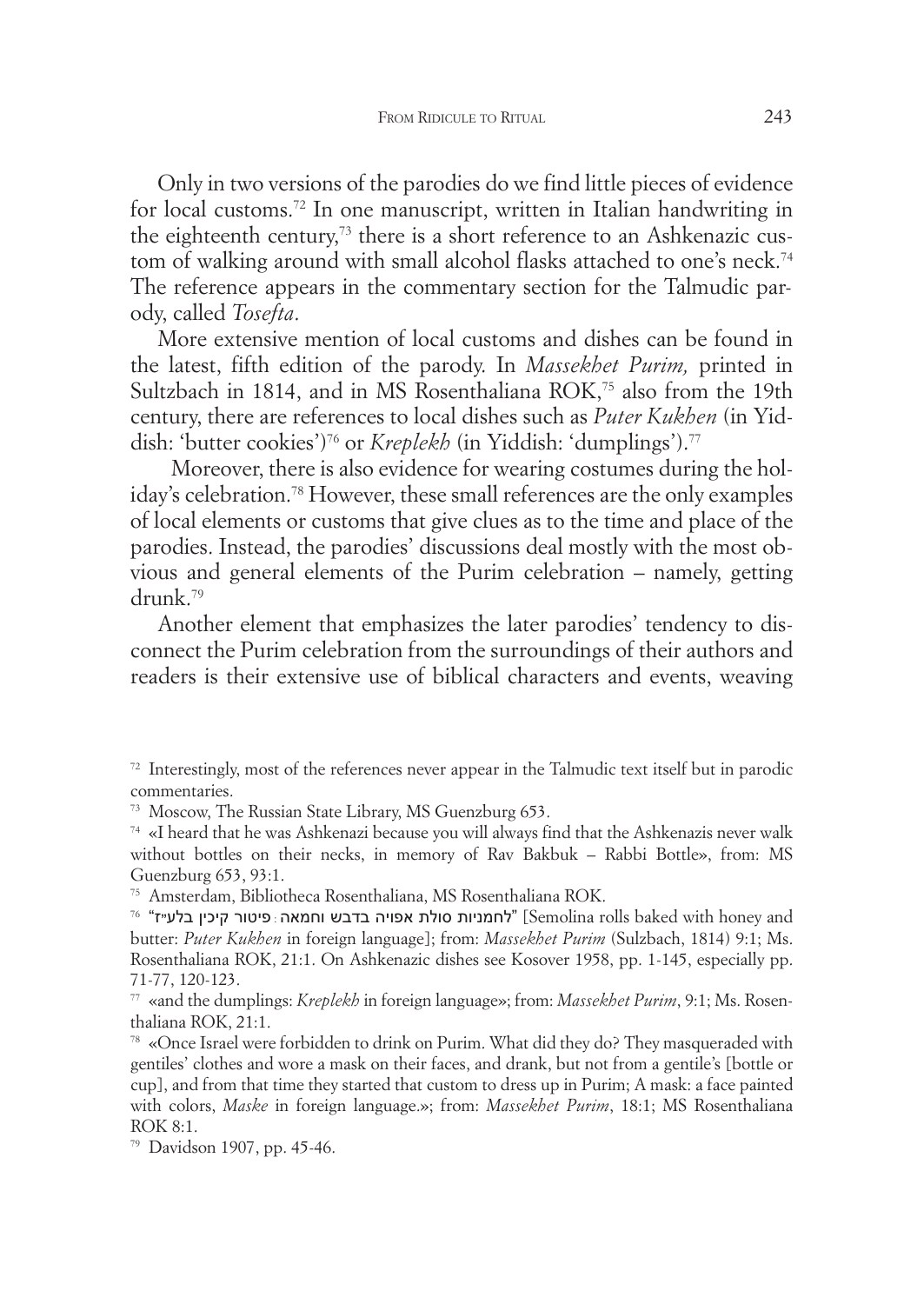characters such as Noah, Isaac and even Moses into the drunkards' celebration of Purim. 80

The increased adherence to biblical characters and to the classic conventions of the genre make the texts seem somehow frozen in time and place. According to Israel Davidson, these parodies' humor «does not flow from the spring of life, as true humor should».<sup>81</sup>

Though we cannot state how 'true' humor should be, the later parodies, disconnected as they are from any association with a specific time, place or even author, seem to have been reduced to a stripped down, 'bythe-book' version of a Purim parody. Their employment of the comical elements incorporates no attempt to be surprising, fresh or new. On the contrary, they primarily follow the traditional conventions of the genre, creating a stereotypical picture of the holiday. Instead of the Purim portrayed by Kalonymos – filled with special dishes and local personalities from Kalonymos' time – and instead of the Provençal Purim celebration of Gersonides' parodies – which included the special local custom of crowning a designated king for the holiday – the later parodies keep their portrait of the Purim celebration as general – one might even say as *generic* – as possible.

## *Conclusion*

To conclude, the history of the sub-genre of the Purim parodies presents an interesting example of the process of transmission of seemingly noncanonical texts and its complicated relations to the genre's ritualistic character. Over the centuries, the parodic texts became part of the Purim customs in different Jewish communities. As a result, the genre went through a process of standardization. As demonstrated, this process had a deep effect on the role of the comical elements of the genre. The medieval texts went through a process of canonization and were copied, printed

<sup>80</sup> For example: «The sin of Moses, may he rest in peace, was on account of the water and he was doomed to not enter the land, and that was because of the complaint of Israel, who asked for water, and therefore it was said that the desert generation of Israel do not have place in heaven.»; from: Davidson 1907, p. 184.

<sup>81</sup> Davidson 1907, p. 47.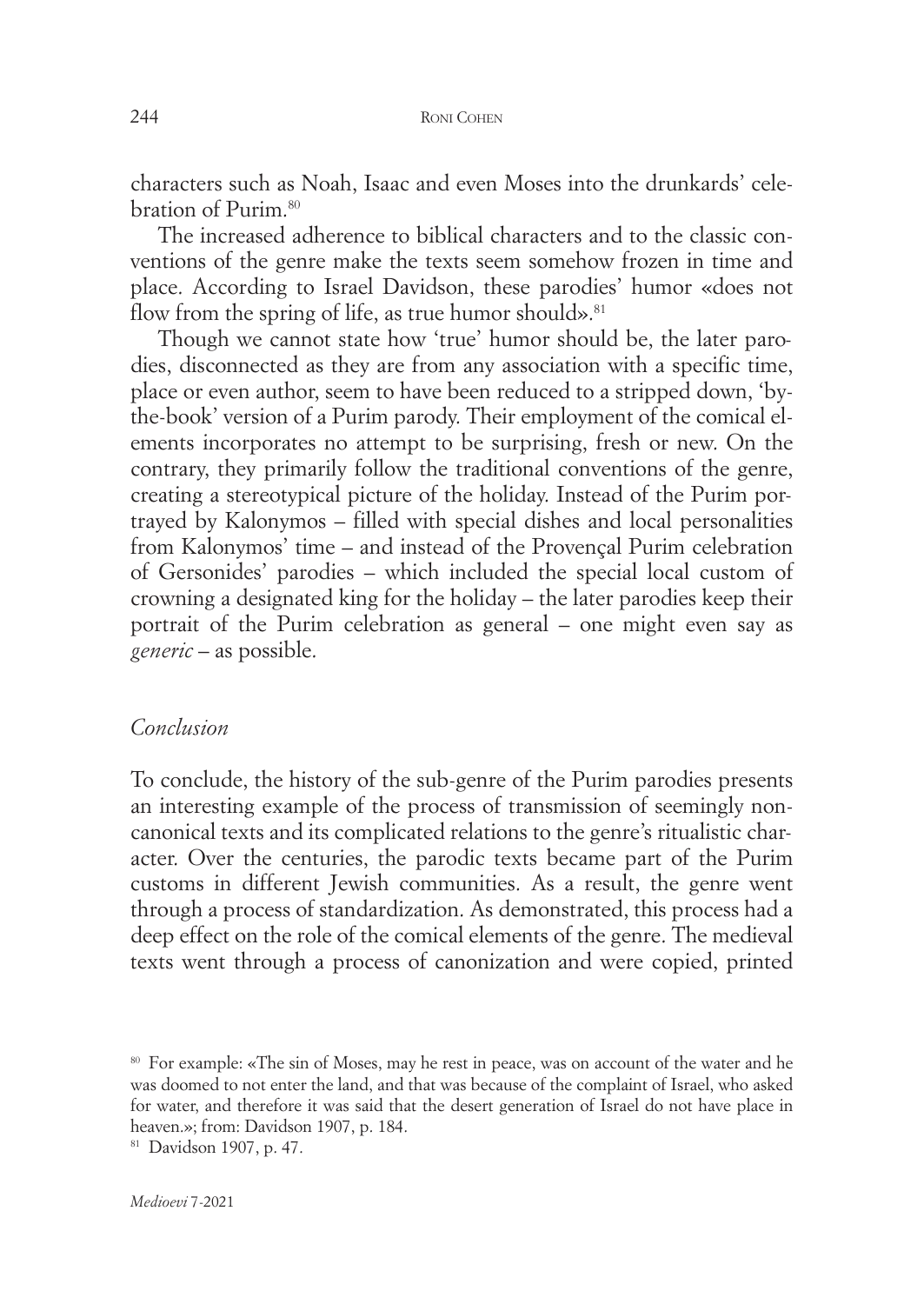and transmitted through the years almost without any change. Moreover, the characteristics of the first parodies – such as the main topics, and the rabbis' fictional names – became an obligatory feature in the later parodies of the 17th, 18th and the 19th centuries.

From this process, we can conclude that the Talmudic Purim parodies were more than just entertaining works of literature. The fact that the parodies were initially written for a specific occasion in the Jewish calendar, their content dealt almost solely with the celebration of the holiday, emphasized their ritualistic characters. In effect, the parodies function almost like liturgical pieces. The same pieces, or at least very similar pieces, were performed every year in Purim, time and again, and probably in front the same audience. It is not difficult to imagine an audience familiar with the texts by heart, still laughing each and every time to the same old jokes, maybe because they are funny, but certainly because the laughter is part of the ritual.

### **BIBLIOGRAPHY**

- Abrams Daniel 2013, *Kabbalistic Manuscripts and Textual Theory: Methodologies of Textual Scholarship and Editorial Practice in the Study of Jewish Mysticism*, 2nd rev. ed., Jerusalem - Los Angeles, Magnes Press.
- Baricci Erica 2013, *Studio del corpus di testi giudeo-provenzali medievali, con un'edizione di M*ā*'a* śē*y- '*Ē*ster (ms. Roma, Casanatense 3140)*, Tesi di dottorato, Siena, Università degli Studi di Siena.
- Bayless Martha 1996, *Parody in the Middle Ages: The Latin Tradition*, Ann Arbor, University of Michigan Press.
- Beddig Mirjam 2014, *Das* «*Sefer Habakbuk Hanavi*»*: eine Purim-Parodie aus dem 13. Jahrhundert*, in Lehnardt Andreas (ed.), *Wein und Judentum*, Berlin, Neofelis, pp. 171-184.
- Belkin Ahuva 2002, *The Purimshpil - Studies in Jewish Folk Theatre* [in Hebrew], Jerusalem, Bialik Institute.
- Bonfil Robert 2015, *The Book of Moneylender and Borrower* [in Hebrew], Jerusalem, The Zalman Shazar Center for Jewish History.
- Boyarin Daniel 1994, *Introduction: Purim and the Cultural Poetics of Judaism-Theorizing Diaspora*, «Poetics Today», I, 15, pp. 1-8.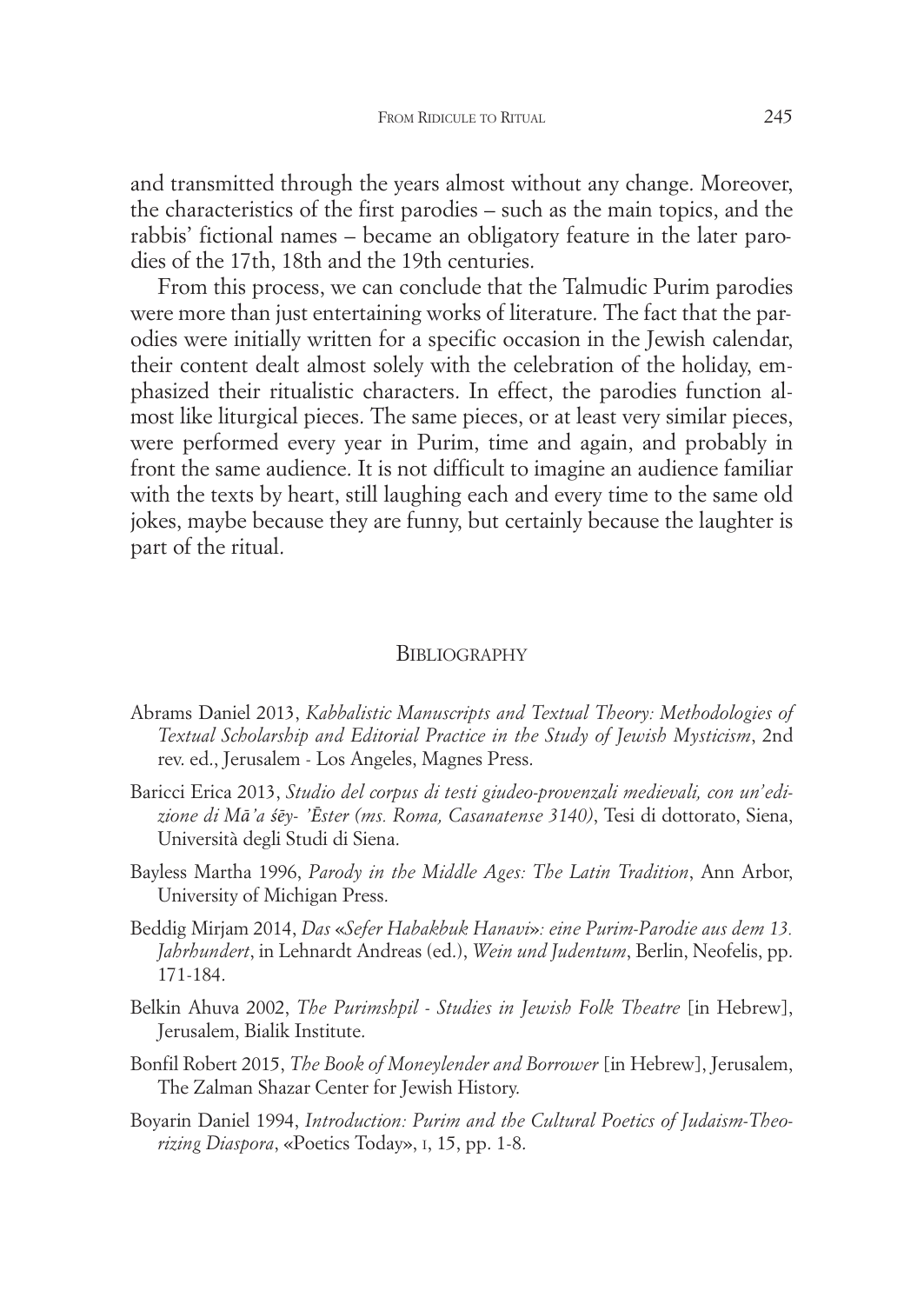- Breuer Mordecai 1989, *Ta'amey ha-mikra be-21 sefarim u-ve-sifrey 'EMET* [in Hebrew], 2nd ed., Jerusalem, Ḥorev.
- Burde Mark 2010, *The Parodia Sacra Problem and Medieval Comic Studies*, in Classen Albrecht (ed.), *Laughter in the Middle Ages and Early Modern Times: Epistemology of a Fundamental Human Behavior, its Meaning, and Consequences*, Berlin, De Gruyter, pp. 215-242.
- Cassuto Umberto 1904, *Quando fu a Roma Calonymos ben Calonymos?*, «Rivista Israelitica», 1, pp. 181-190 (repr. in *La Rassegna Mensile di Israel*, 82, 2-3 (maggio-dicembre), 2016, pp. 339-347).
- Cochis Simonette 1998, *The Bishop of Fools*, *Fools and Jesters*, in Janik Vicki K. (ed.), *Literature, Art and History: A Bio-Bibliographical Sourcebook*, London, Greenwood Publishing Group, pp. 97-105.
- Cohen Roni 2020, *«They Say I Am Becoming Greater than My Peers»: An Apprentice-Scribe in Early 18th Century Amsterdam*, «Studia Rosenthaliana», 46, I-II, pp. 135- 152.
- Corti Maria 1979, *Models and Antimodels in Medieval Culture*, «New Literary History» 10, II, pp. 350-366.
- Davidson Israel 1907, *Parody in Jewish Literature*, Columbia, Columbia University Press.
- Dentith Simon 2000, *Parody*, London, Routledge.
- Dönitz Saskia 2013, *Überlieferung und Rezeption des Sefer Yosippon*, Düsseldorf, Mohr Siebeck.
- Douglas Mary 1975, *Jokes*, *Implicit Meanings: Essays in Anthropology*, London, Routledge.
- Eldar Ilan 2018, *Studies in Vocalization System and Reading Tradition in Hebrew* [in Hebrew], Jerusalem, Magnes.
- Fisch Harold 1994, *Reading and Carnival: On the Semiotics of Purim*, «Poetics Today», 15, I, pp. 55-74.
- Fishkin Dana W. 2011, *Situating Hell & Heaven: Immanuel of Rome's* «*Mahberet Ha-Tophet V' Ha-Eden*», PhD Dissertation, New York, New York University.
- 2018, *The Sting of Satire: The Jesus Figure in Immanuel of Rome's Hell*, «Prooftexts», 36, III, pp. 355-82.
- Flusser David Gustav 1980, *The Jossipon [Josephus Gorionides]* [in Hebrew], Jerusalem, Bialik Institute.
- Freudenthal Gad 2014, *Old French into Hebrew in Twelfth-Century Tsarfat: Medieval*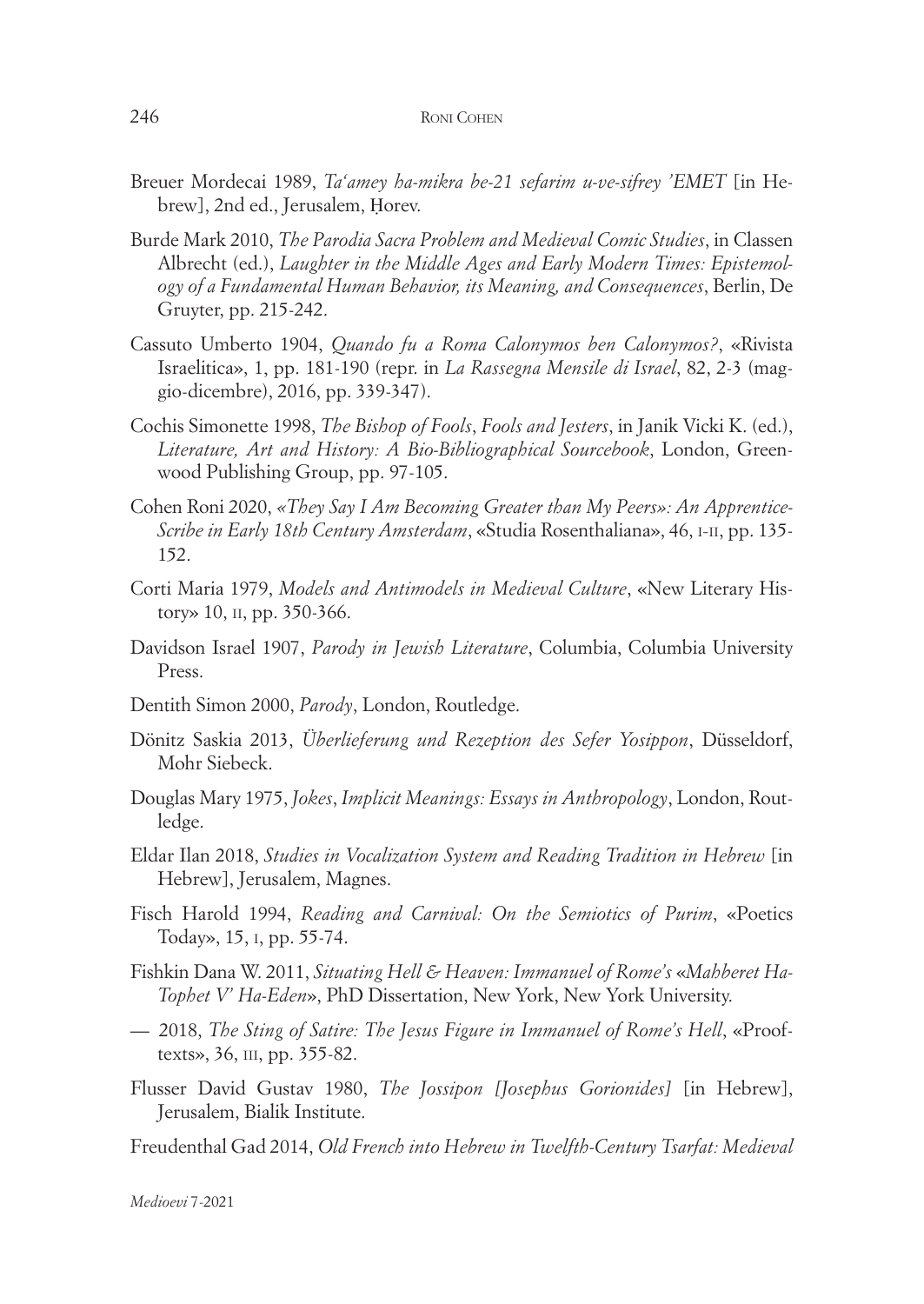*Hebrew Versions of Marbode's Lapidary*, «Aleph; Historical Studies in Science & Judaism», 14, IV, pp. 11-187.

- Friedhaber Zvi 1999, *Dancing Customs in Purim* [in Hebrew], «Meḥkarey Ḥag», 11, pp. 70-78.
- Gaster Theodor Herzl 1950, *Purim and Hanukkah in Custom and Tradition: Feast of Lots, Feast of Lights*, New York, Schuman.
- Genette Gérard 1997, *Palimpsests: Literature in the Second Degree*, Chana Newman and Claude Doubinsky (trans.), Lincoln (NE), University of Nebraska.
- Hacker Joseph R. 2019, *Gershom Soncino, the «Renaissance» Printer, and the Sages of Salonica* [in Hebrew], in Glick Shmuel - Cohen Evelyn M. - Piattelli Angelo M. (ed.), *Meḥevah le-Menaḥem: Studies in Honor of Menahem Hayyim Schmelzer*, Jerusalem, JTS-Schocken Institute for Jewish Research, pp. 207-218.
- Habermann Abraham Meir 1978, *Massekhet Purim, Mahaduroteha ve-Dfuseha* [in Hebrew], «Areshet», 5, pp. 136-144.
- 1980, *Ha-Madpis Cornelio 'Adel Kind u-Vno Daniel ve-Reshimat Ha-Sefarim She-Nidpesu 'al Yadehem* [in Hebrew], Jerusalem, Rubin Mass.
- Halbertal Moshe 1997, *People of the Book Canon, Meaning, and Authority*, Cambridge (MA), Harvard University Press.
- Halvin Shlomo Zalman 2007, *Haggahot*, in Michael Berenbaum Fred Skolnik (ed.), *Encyclopaedia Judaica*, 2nd ed*.*, 22 voll., Detroit (MI,) Macmillan Reference USA, VIII, pp. 217-221.
- Harris Max 2011, *Sacred Folly: A New History of the Feast of Fools*, Itacha (NY), Cornell University Press.
- Hutcheon Linda 2000, *A Theory of Parody: The Teachings of Twentieth-Century Art Forms*, rev. ed., Urbana, University of Illinois Press.
- Kalonymos Kalonymos ben and Gersonides 1978, *Megillat Setarim o Massekhet Purim, Faksimilia Shel Ha-Mahadura Ha-Rishona (Pesaro 1513)* [in Hebrew], Jerusalem, Kedem.
- Kerchever Chambers Edmund 1963, *The Mediaeval Stage*, 3rd ed., 2 voll., London, Oxford University Press.
- Kosover Mordecai 1958, *Jewish Foods (A Study in History of Culture and Linguistics)* [in Yiddish], in Mark Yudel (ed.), *Judah A. Joffe Book*, New York, Yidisher Visenshaftlekher Institut - YIVO, pp. 1-145.
- Lawee Eric 2019, *Rashi's Commentary on the Torah: Canonization and Resistance in the Reception of a Jewish Classic*, Oxford, Oxford University Press.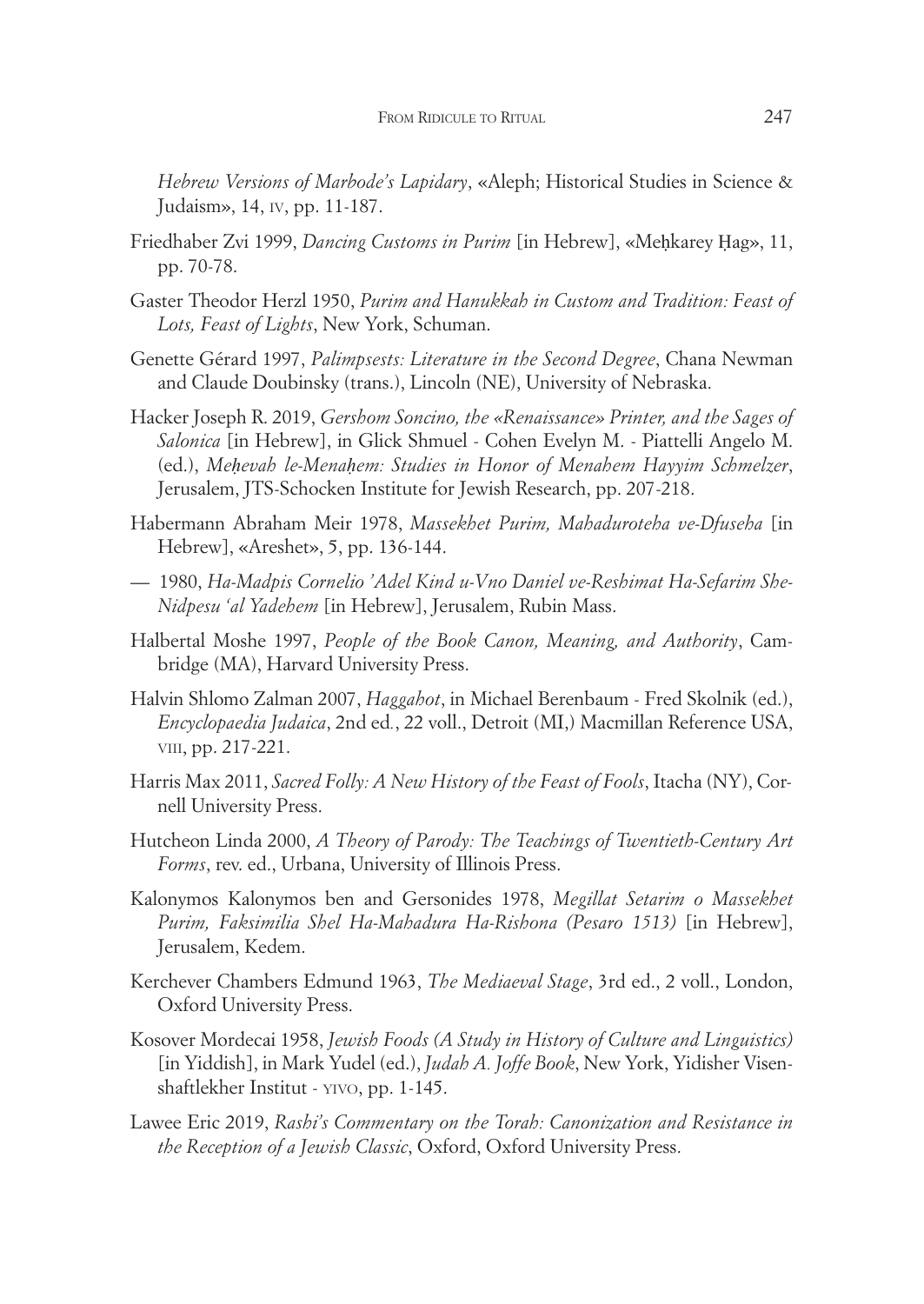- Lipshitz Yair 2010, *The Holy Tongue, Comedy's Version: Intertextual Daramas on Stage in A Comedy of Betrothal* [in Hebrew], Ramat-Gan, Bar-Ilan University.
- Marx Moses 1936, *Gershom (Hieronymus) Soncino's Wander-Years in Italy, 1498- 1527, Exemplar Judaicae Vitae*, «Hebrew Union College Annual», 11, pp. 427- 501.
- Mayer Modena Maria Luisa 2001a, *La «Masseket Hamor» di Gedalya ibn Yahia*, «Italia», 13-15, pp. 303-342.
- $-$  2001b, *The «Ahashverosh Banquet»* of Italian Jews [in Hebrew], in *Studies in Hebrew Language and Literature Madrid Congress*, Jerusalem, University of Madrid, Brit Ivrit Olamit, pp. 52-58.
- Morag Shelomo 1972, *The Vocalization Systems of Arabic, Hebrew, and Aramaic. Their Phonetic and Phonemic Principles*, Berlin, De Gruyter.
- Ofer Yosef Lubotzky Alexander 2019, *The Masorah as an Error Correcting Code* [in Hebrew], «Tarbiz», 82, I, pp. 89-113.
- Ofer Yosef 2019, *The Masora on Scripture and Its Methods*, Berlin, De Gruyter.
- Perry Micha 2010, *Tradition and Transformation: Knowledge Transmission among European Jews in the Middle Ages* [in Hebrew], Tel-Aviv, Hakibbutz Hameuchad.
- Rigo Caterina 1998, *Hillel Ben Samuel of Verona (1220-1295)*, in Craig Edward Gordon (ed.), *Routledge Encyclopedia of Philosophy*, vol. 4, London, Routledge, pp. 431-433.
- Rose Margaret A. 1993, *Parody: Ancient, Modern, and Post-Modern, Literature, Culture, Theory*, Cambridge, University Press, pp. 33-38.
- Roth Cecil 1933, *The Feast of Purim and the Origins of the Blood Accusation*, «Speculum», 8, 4, pp. 520-526.
- Rubinstein Jeffrey L. 1992, *Purim, Liminality, and Communitas*, «AJS Review», 17, II, pp. 247-77.
- Schrijver Emile G. L. 1990, *«Be-Otiyyot Amsterdam»: Eighteenth-Century Hebrew Manuscript Production in Central Europe; the Case of Jacob Ben Judah Leib Shamas*, «Quaerendo, a Quarterly Journal from the Low Countries Devoted to Manuscripts and Printed Books», 20, I, pp. 24-62.
- Schwartz Yossef 2009, *Einleitung*, *Über die Vollendung der Seele: Hebräisch-Deutsch*, Fidora Alexander (ed.), Schwartz Yossef (trans.), Freiburg - Basel - Wien, Herder.
- 2017, *Cultural Identity in Transmission: Language, Science, and the Medical Profession in Thirteenth-Century Italy*, in Baumgarten Elisheva - Karras Ruth Mazo - Mesler Katelyn (ed.), *Entangled Histories: Knowledge, Authority, and Jewish Cul-*